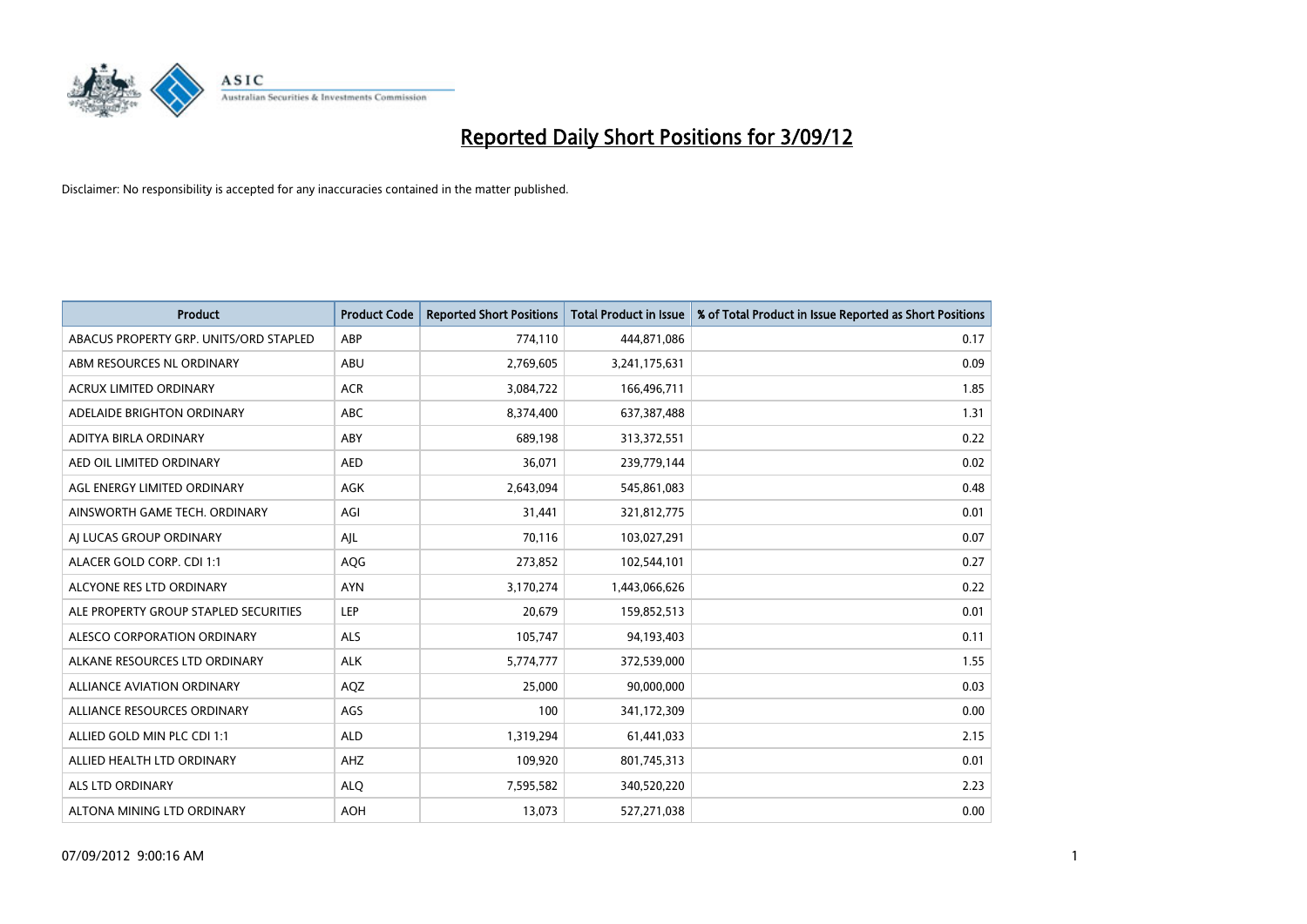

| <b>Product</b>                          | <b>Product Code</b> | <b>Reported Short Positions</b> | <b>Total Product in Issue</b> | % of Total Product in Issue Reported as Short Positions |
|-----------------------------------------|---------------------|---------------------------------|-------------------------------|---------------------------------------------------------|
| ALUMINA LIMITED ORDINARY                | <b>AWC</b>          | 209,832,976                     | 2,440,196,187                 | 8.60                                                    |
| AMCOR LIMITED ORDINARY                  | <b>AMC</b>          | 3,519,422                       | 1,206,684,923                 | 0.29                                                    |
| AMP LIMITED ORDINARY                    | AMP                 | 5,771,421                       | 2,894,931,180                 | 0.20                                                    |
| AMPELLA MINING ORDINARY                 | <b>AMX</b>          | 4,970,142                       | 246,800,493                   | 2.01                                                    |
| ANGLOGOLD ASHANTI CDI 5:1               | AGG                 | 3,000                           | 89,207,765                    | 0.00                                                    |
| ANSELL LIMITED ORDINARY                 | <b>ANN</b>          | 4,920,687                       | 130,656,668                   | 3.77                                                    |
| ANTARES ENERGY LTD ORDINARY             | <b>AZZ</b>          | 340,432                         | 258,000,000                   | 0.13                                                    |
| ANZ BANKING GRP LTD ORDINARY            | ANZ                 | 10,102,522                      | 2,716,019,028                 | 0.37                                                    |
| APA GROUP STAPLED SECURITIES            | <b>APA</b>          | 27,680,649                      | 644,485,583                   | 4.29                                                    |
| APN NEWS & MEDIA ORDINARY               | <b>APN</b>          | 13,724,684                      | 649,010,756                   | 2.11                                                    |
| AQUARIUS PLATINUM. ORDINARY             | <b>AOP</b>          | 11,176,758                      | 472,851,336                   | 2.36                                                    |
| AQUILA RESOURCES ORDINARY               | <b>AQA</b>          | 7,431,136                       | 411,804,442                   | 1.80                                                    |
| ARAFURA RESOURCE LTD ORDINARY           | ARU                 | 5,639,982                       | 396,004,144                   | 1.42                                                    |
| ARB CORPORATION ORDINARY                | <b>ARP</b>          | 28,513                          | 72,481,302                    | 0.04                                                    |
| ARDENT LEISURE GROUP STAPLED SECURITIES | AAD                 | 731,146                         | 335,604,754                   | 0.22                                                    |
| ARISTOCRAT LEISURE ORDINARY             | ALL                 | 24,652,581                      | 550,502,889                   | 4.48                                                    |
| ARRIUM LTD ORDINARY                     | ARI                 | 26,458,411                      | 1,345,665,626                 | 1.97                                                    |
| ASCIANO LIMITED ORDINARY                | <b>AIO</b>          | 5,245,382                       | 975,385,664                   | 0.54                                                    |
| ASG GROUP LIMITED ORDINARY              | <b>ASZ</b>          | 69,416                          | 172,172,079                   | 0.04                                                    |
| ASPEN GROUP ORD/UNITS STAPLED           | APZ                 | 77,839                          | 600,507,326                   | 0.01                                                    |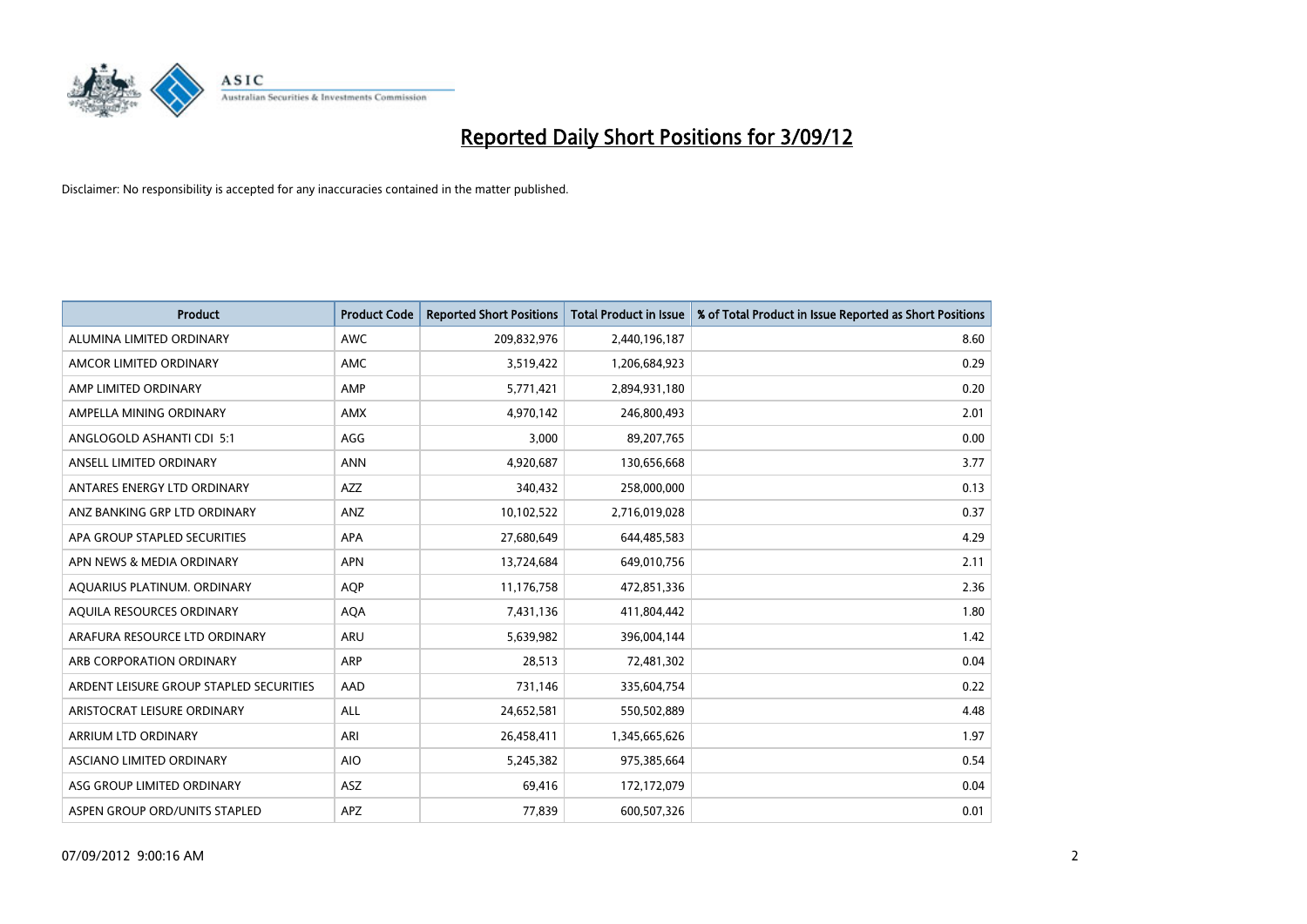

| <b>Product</b>                          | <b>Product Code</b> | <b>Reported Short Positions</b> | <b>Total Product in Issue</b> | % of Total Product in Issue Reported as Short Positions |
|-----------------------------------------|---------------------|---------------------------------|-------------------------------|---------------------------------------------------------|
| ASPIRE MINING LTD ORDINARY              | <b>AKM</b>          | 270,206                         | 620,594,556                   | 0.04                                                    |
| ASTRO JAP PROP GROUP STAPLED SECURITIES | AIA                 | 5,527                           | 58,445,002                    | 0.01                                                    |
| ASX LIMITED ORDINARY                    | <b>ASX</b>          | 3,094,323                       | 175,136,729                   | 1.77                                                    |
| ATLAS IRON LIMITED ORDINARY             | <b>AGO</b>          | 11,873,061                      | 904,580,993                   | 1.31                                                    |
| <b>AURORA OIL &amp; GAS ORDINARY</b>    | <b>AUT</b>          | 6,490,752                       | 447,885,778                   | 1.45                                                    |
| <b>AUSDRILL LIMITED ORDINARY</b>        | <b>ASL</b>          | 2,527,895                       | 304,397,289                   | 0.83                                                    |
| AUSENCO LIMITED ORDINARY                | AAX                 | 569,170                         | 123,872,665                   | 0.46                                                    |
| AUSGOLD LIMITED ORDINARY                | <b>AUC</b>          | 50,000                          | 136,264,601                   | 0.04                                                    |
| <b>AUSTAL LIMITED ORDINARY</b>          | ASB                 | 177,714                         | 188,193,007                   | 0.09                                                    |
| AUSTIN ENGINEERING ORDINARY             | ANG                 | 48,758                          | 72,314,403                    | 0.07                                                    |
| AUSTRALAND PROPERTY STAPLED SECURITY    | <b>ALZ</b>          | 460,396                         | 576,846,597                   | 0.08                                                    |
| AUSTRALIAN AGRICULT, ORDINARY           | AAC                 | 363,672                         | 312,905,085                   | 0.12                                                    |
| AUSTRALIAN INFRASTR. UNITS/ORDINARY     | <b>AIX</b>          | 2,985,970                       | 620,733,944                   | 0.48                                                    |
| AUSTRALIAN PHARM. ORDINARY              | API                 | 327,989                         | 488,115,883                   | 0.07                                                    |
| <b>AUTOMOTIVE HOLDINGS ORDINARY</b>     | AHE                 | 4                               | 260,579,682                   | 0.00                                                    |
| AVIENNINGS LIMITED ORDINARY             | <b>AVI</b>          | 575,001                         | 274,588,694                   | 0.21                                                    |
| AWE LIMITED ORDINARY                    | AWE                 | 4,002,517                       | 521,871,941                   | 0.77                                                    |
| AZIMUTH RES LTD ORDINARY                | <b>AZH</b>          | 1,273,043                       | 418,911,161                   | 0.30                                                    |
| AZUMAH RESOURCES ORDINARY               | <b>AZM</b>          | 500,000                         | 333,714,096                   | 0.15                                                    |
| BANDANNA ENERGY ORDINARY                | <b>BND</b>          | 3,819,167                       | 528,481,199                   | 0.72                                                    |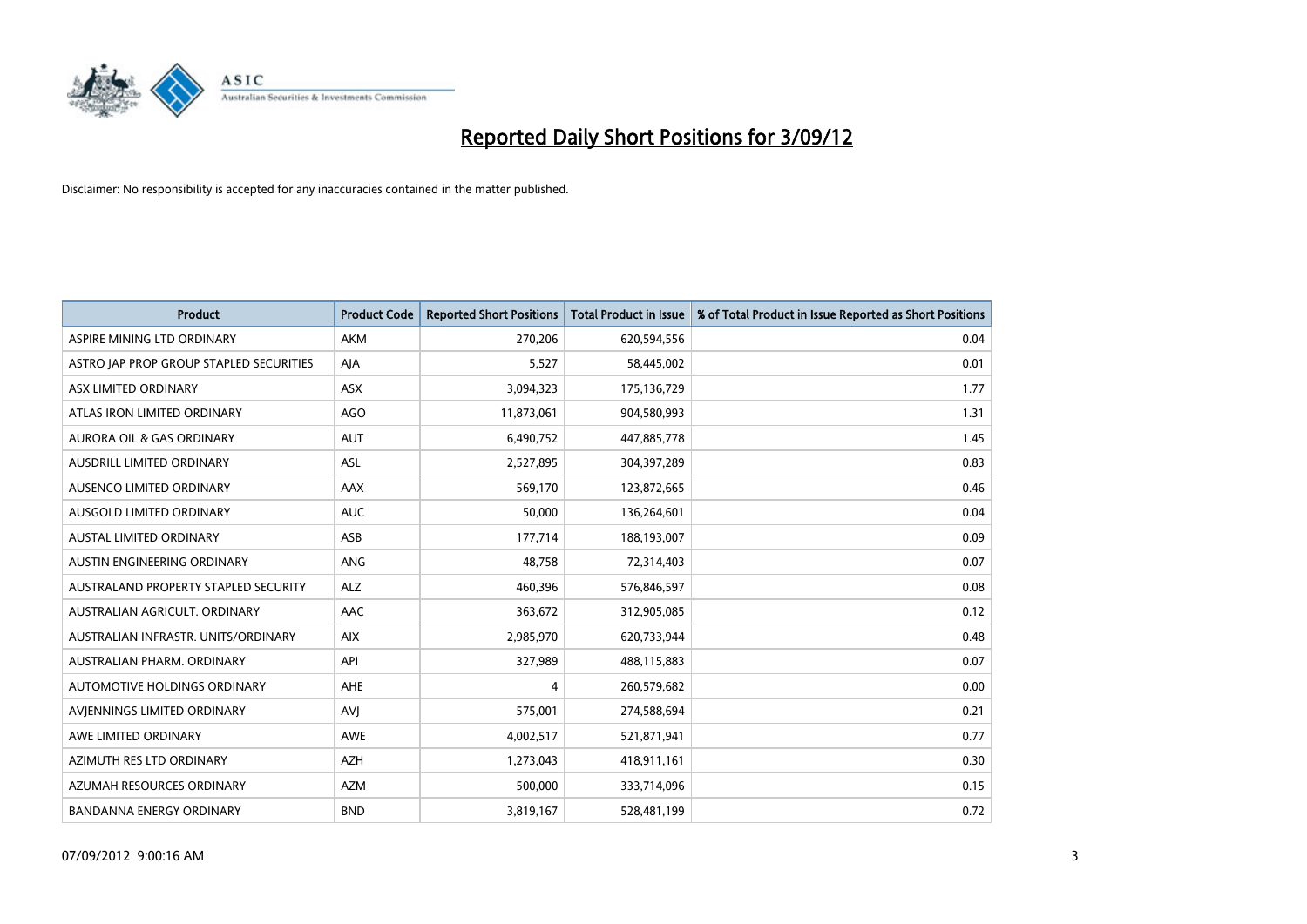

| <b>Product</b>                       | <b>Product Code</b> | <b>Reported Short Positions</b> | <b>Total Product in Issue</b> | % of Total Product in Issue Reported as Short Positions |
|--------------------------------------|---------------------|---------------------------------|-------------------------------|---------------------------------------------------------|
| BANK OF QUEENSLAND. ORDINARY         | <b>BOQ</b>          | 9,949,820                       | 308,797,224                   | 3.22                                                    |
| <b>BANNERMAN RESOURCES ORDINARY</b>  | <b>BMN</b>          | 10,000                          | 302,069,772                   | 0.00                                                    |
| <b>BASE RES LIMITED ORDINARY</b>     | <b>BSE</b>          | 650,510                         | 460,440,029                   | 0.14                                                    |
| BATHURST RESOURCES ORDINARY          | <b>BTU</b>          | 36,866,691                      | 696,747,997                   | 5.29                                                    |
| <b>BC IRON LIMITED ORDINARY</b>      | <b>BCI</b>          | 2,786                           | 103,861,000                   | 0.00                                                    |
| BEACH ENERGY LIMITED ORDINARY        | <b>BPT</b>          | 23,576,679                      | 1,256,183,762                 | 1.88                                                    |
| BEADELL RESOURCE LTD ORDINARY        | <b>BDR</b>          | 14,454,021                      | 724,704,752                   | 1.99                                                    |
| BENDIGO AND ADELAIDE ORDINARY        | <b>BEN</b>          | 9,708,772                       | 396,663,707                   | 2.45                                                    |
| BERKELEY RESOURCES ORDINARY          | <b>BKY</b>          | 179,236                         | 179,393,273                   | 0.10                                                    |
| BETASHARES ASX RES ETF UNITS         | <b>ORE</b>          | 79,706                          | 6,120,745                     | 1.30                                                    |
| BETASHARESCASHETF ETF UNITS          | AAA                 | 80,000                          | 1,150,000                     | 6.96                                                    |
| <b>BHP BILLITON LIMITED ORDINARY</b> | <b>BHP</b>          | 11,710,931                      | 3,211,691,105                 | 0.36                                                    |
| <b>BILLABONG ORDINARY</b>            | <b>BBG</b>          | 6,765,111                       | 478,944,292                   | 1.41                                                    |
| <b>BIOTA HOLDINGS ORDINARY</b>       | <b>BTA</b>          | 243,504                         | 182,763,651                   | 0.13                                                    |
| <b>BLACKTHORN RESOURCES ORDINARY</b> | <b>BTR</b>          | 263,824                         | 164,285,950                   | 0.16                                                    |
| BLUESCOPE STEEL LTD ORDINARY         | <b>BSL</b>          | 31,349,806                      | 3,349,185,247                 | 0.94                                                    |
| <b>BOART LONGYEAR ORDINARY</b>       | <b>BLY</b>          | 8,576,987                       | 461,163,412                   | 1.86                                                    |
| <b>BOOM LOGISTICS ORDINARY</b>       | <b>BOL</b>          | 81,170                          | 468,663,585                   | 0.02                                                    |
| BORAL LIMITED, ORDINARY              | <b>BLD</b>          | 47,008,414                      | 758,572,140                   | 6.20                                                    |
| <b>BRADKEN LIMITED ORDINARY</b>      | <b>BKN</b>          | 4.009.474                       | 168,629,376                   | 2.38                                                    |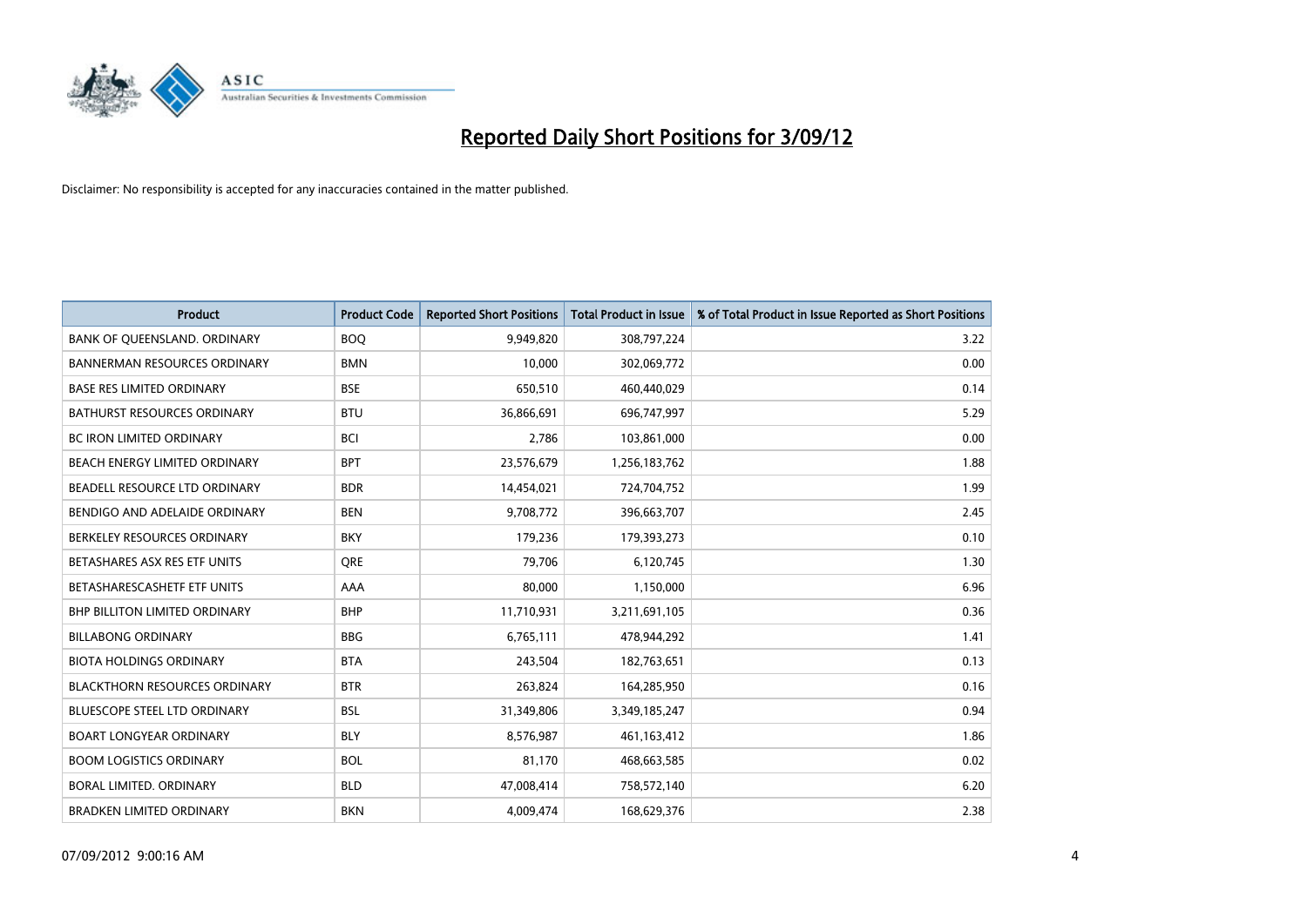

| <b>Product</b>                          | <b>Product Code</b> | <b>Reported Short Positions</b> | <b>Total Product in Issue</b> | % of Total Product in Issue Reported as Short Positions |
|-----------------------------------------|---------------------|---------------------------------|-------------------------------|---------------------------------------------------------|
| <b>BRAMBLES LIMITED ORDINARY</b>        | <b>BXB</b>          | 7,403,301                       | 1,555,192,130                 | 0.48                                                    |
| BREVILLE GROUP LTD ORDINARY             | <b>BRG</b>          | 17,365                          | 130,095,322                   | 0.01                                                    |
| <b>BRICKWORKS LIMITED ORDINARY</b>      | <b>BKW</b>          | 13,891                          | 147,567,333                   | 0.01                                                    |
| BT INVESTMENT MNGMNT ORDINARY           | <b>BTT</b>          | 374,642                         | 267,906,977                   | 0.14                                                    |
| <b>BUCCANEER ENERGY LTD ORDINARY</b>    | <b>BCC</b>          | 8,146,884                       | 1,133,975,491                 | 0.72                                                    |
| <b>BURU ENERGY ORDINARY</b>             | <b>BRU</b>          | 9,420,137                       | 251,032,144                   | 3.75                                                    |
| <b>BWP TRUST ORDINARY UNITS</b>         | <b>BWP</b>          | 3,284,080                       | 533,645,790                   | 0.62                                                    |
| CABCHARGE AUSTRALIA ORDINARY            | CAB                 | 4,994,023                       | 120,430,683                   | 4.15                                                    |
| CALTEX AUSTRALIA ORDINARY               | <b>CTX</b>          | 4,006,034                       | 270,000,000                   | 1.48                                                    |
| CAPE LAMBERT RES LTD ORDINARY           | <b>CFE</b>          | 419,325                         | 689,108,792                   | 0.06                                                    |
| CARABELLA RES LTD ORDINARY              | <b>CLR</b>          | 413,450                         | 133,642,797                   | 0.31                                                    |
| <b>CARBON ENERGY ORDINARY</b>           | <b>CNX</b>          | 48,071                          | 773,999,771                   | 0.01                                                    |
| <b>CARDNO LIMITED ORDINARY</b>          | <b>CDD</b>          | 1,038,262                       | 138,578,044                   | 0.75                                                    |
| CARNARVON PETROLEUM ORDINARY            | <b>CVN</b>          | 102,056                         | 694,644,634                   | 0.01                                                    |
| CARSALES.COM LTD ORDINARY               | <b>CRZ</b>          | 15,233,809                      | 233,689,223                   | 6.52                                                    |
| CENTRO RETAIL AUST ORD/UNIT STAPLED SEC | <b>CRF</b>          | 26,025,614                      | 1,427,391,696                 | 1.82                                                    |
| <b>CERAMIC FUEL CELLS ORDINARY</b>      | CFU                 | 5,464                           | 1,366,298,863                 | 0.00                                                    |
| CFS RETAIL TRUST GRP STAPLED SECURITIES | <b>CFX</b>          | 48,018,839                      | 2,828,495,659                 | 1.70                                                    |
| <b>CGA MINING LIMITED ORDINARY</b>      | CGX                 | 149                             | 337,775,726                   | 0.00                                                    |
| CHALLENGER DIV.PRO. STAPLED UNITS       | <b>CDI</b>          | 112,129                         | 214,101,013                   | 0.05                                                    |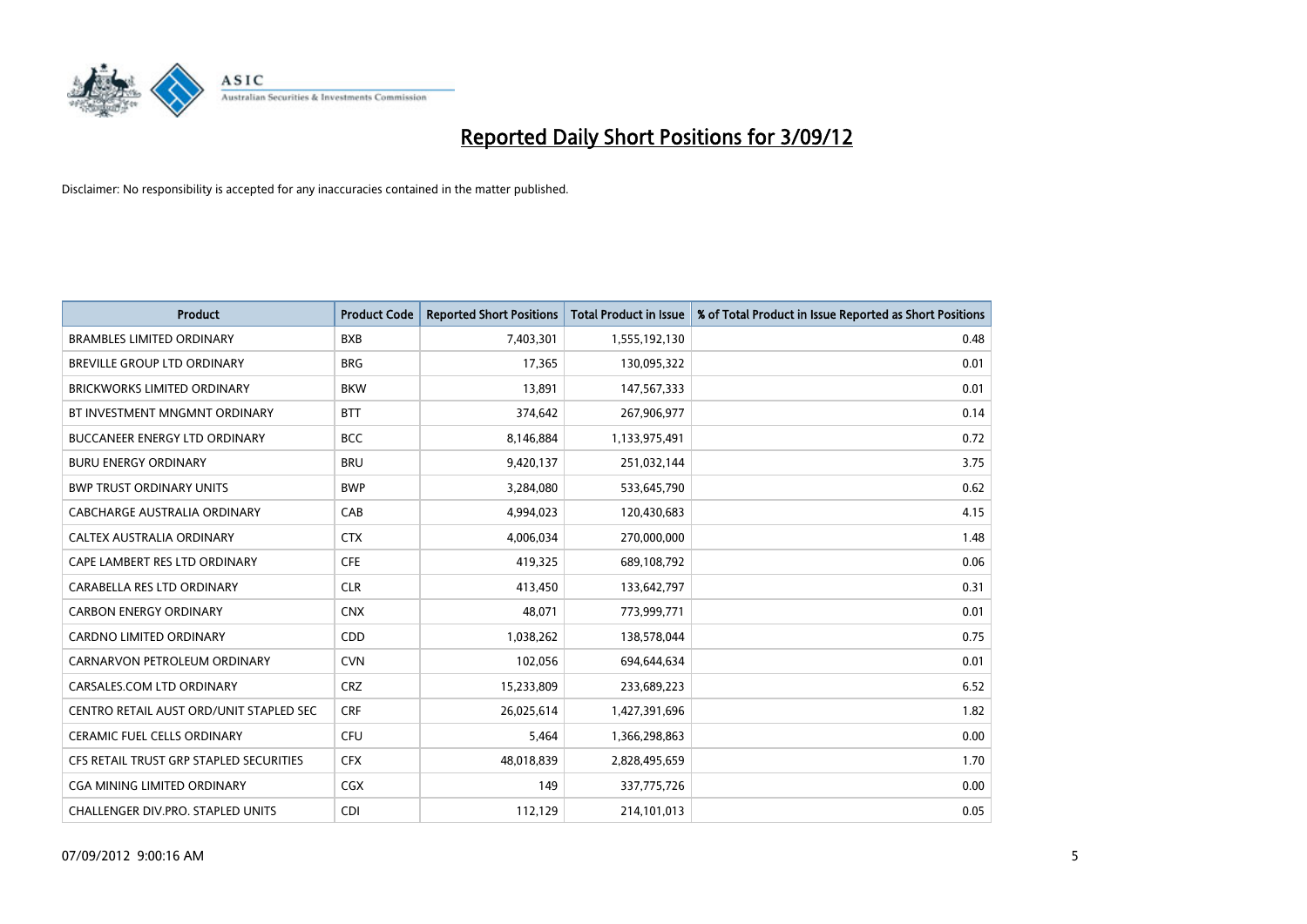

| <b>Product</b>                           | <b>Product Code</b> | <b>Reported Short Positions</b> | <b>Total Product in Issue</b> | % of Total Product in Issue Reported as Short Positions |
|------------------------------------------|---------------------|---------------------------------|-------------------------------|---------------------------------------------------------|
| <b>CHALLENGER INFRAST, STAPLED UNITS</b> | <b>CIF</b>          | 541,447                         | 316,223,785                   | 0.17                                                    |
| CHALLENGER LIMITED ORDINARY              | <b>CGF</b>          | 10,043,156                      | 544,652,710                   | 1.84                                                    |
| CHARTER HALL GROUP STAPLED US PROHIBIT.  | <b>CHC</b>          | 267,703                         | 298,399,347                   | 0.09                                                    |
| <b>CHARTER HALL RETAIL UNITS</b>         | <b>CQR</b>          | 773,702                         | 299,628,571                   | 0.26                                                    |
| <b>CHORUS LIMITED ORDINARY</b>           | <b>CNU</b>          | 974,383                         | 385,082,123                   | 0.25                                                    |
| CITIGOLD CORP LTD ORDINARY               | <b>CTO</b>          | 1,055,317                       | 1,238,622,051                 | 0.09                                                    |
| <b>CLOUGH LIMITED ORDINARY</b>           | <b>CLO</b>          | 102,041                         | 773,787,656                   | 0.01                                                    |
| CNPR GRP UNITS/ORD STAPLED               | <b>CNP</b>          | 2,537                           | 972,414,514                   | 0.00                                                    |
| COAL OF AFRICA LTD ORDINARY              | <b>CZA</b>          | 865,384                         | 766,042,402                   | 0.11                                                    |
| <b>COALSPUR MINES LTD ORDINARY</b>       | <b>CPL</b>          | 13,260,540                      | 620,729,899                   | 2.14                                                    |
| COCA-COLA AMATIL ORDINARY                | <b>CCL</b>          | 3,833,011                       | 761,319,007                   | 0.50                                                    |
| COCHLEAR LIMITED ORDINARY                | <b>COH</b>          | 5,534,011                       | 56,972,605                    | 9.71                                                    |
| <b>COCKATOO COAL ORDINARY</b>            | COK                 | 14,603,455                      | 1,016,746,908                 | 1.44                                                    |
| <b>COFFEY INTERNATIONAL ORDINARY</b>     | <b>COF</b>          | 233,638                         | 255,833,165                   | 0.09                                                    |
| <b>COLLINS FOODS LTD ORDINARY</b>        | <b>CKF</b>          | 23,670                          | 93,000,003                    | 0.03                                                    |
| COMMONWEALTH BANK, ORDINARY              | CBA                 | 17,793,742                      | 1,592,154,780                 | 1.12                                                    |
| <b>COMMONWEALTH PROP ORDINARY UNITS</b>  | <b>CPA</b>          | 25,071,389                      | 2,347,003,413                 | 1.07                                                    |
| <b>COMPASS RESOURCES ORDINARY</b>        | <b>CMR</b>          | 7,472                           | 1,403,744,100                 | 0.00                                                    |
| <b>COMPUTERSHARE LTD ORDINARY</b>        | <b>CPU</b>          | 8,198,085                       | 555,664,059                   | 1.48                                                    |
| CONSOLIDATED MEDIA. ORDINARY             | <b>CMI</b>          | 971,017                         | 561,834,996                   | 0.17                                                    |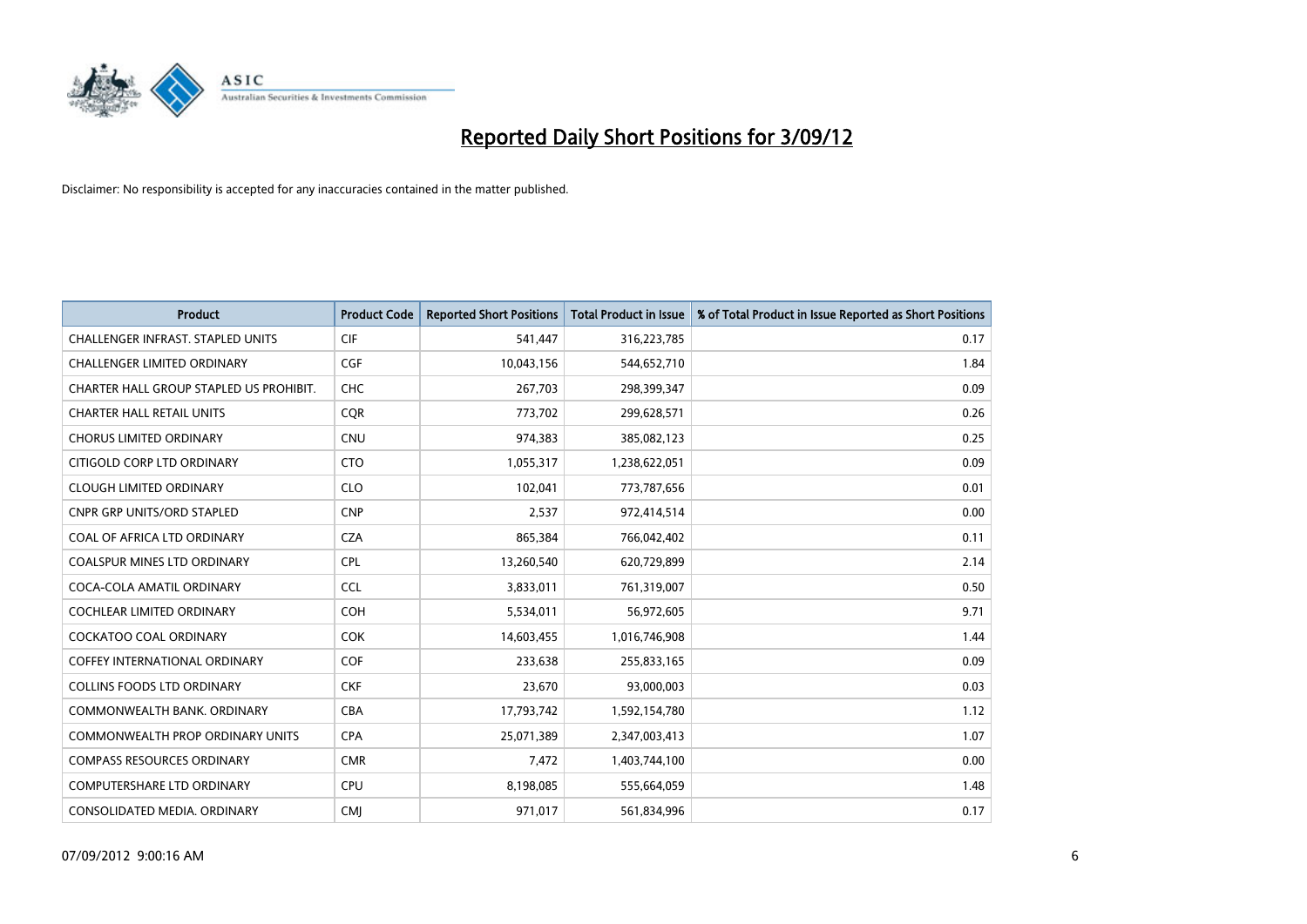

| <b>Product</b>                          | <b>Product Code</b> | <b>Reported Short Positions</b> | <b>Total Product in Issue</b> | % of Total Product in Issue Reported as Short Positions |
|-----------------------------------------|---------------------|---------------------------------|-------------------------------|---------------------------------------------------------|
| CONTINENTAL COAL LTD ORDINARY           | CCC                 | 983                             | 445,894,046                   | 0.00                                                    |
| COOPER ENERGY LTD ORDINARY              | <b>COE</b>          | 41,862                          | 328,694,257                   | 0.01                                                    |
| <b>CREDIT CORP GROUP ORDINARY</b>       | <b>CCP</b>          | 53,753                          | 45,571,114                    | 0.12                                                    |
| <b>CROMWELL PROP STAPLED SECURITIES</b> | <b>CMW</b>          | 4,029                           | 1,172,569,708                 | 0.00                                                    |
| <b>CROWN LIMITED ORDINARY</b>           | <b>CWN</b>          | 4,138,255                       | 728,394,185                   | 0.57                                                    |
| <b>CSG LIMITED ORDINARY</b>             | CSV                 | 1,487,099                       | 282,567,499                   | 0.53                                                    |
| <b>CSL LIMITED ORDINARY</b>             | <b>CSL</b>          | 4,512,324                       | 505,573,127                   | 0.89                                                    |
| <b>CSR LIMITED ORDINARY</b>             | <b>CSR</b>          | 45,211,442                      | 506,000,315                   | 8.94                                                    |
| <b>CUDECO LIMITED ORDINARY</b>          | CDU                 | 5,236,909                       | 188,043,961                   | 2.78                                                    |
| <b>CUE ENERGY RESOURCE ORDINARY</b>     | <b>CUE</b>          | 24,777                          | 698,119,720                   | 0.00                                                    |
| DART ENERGY LTD ORDINARY                | <b>DTE</b>          | 16,274,285                      | 769,240,406                   | 2.12                                                    |
| DAVID JONES LIMITED ORDINARY            | <b>DJS</b>          | 48,002,240                      | 528,655,600                   | 9.08                                                    |
| <b>DECMIL GROUP LIMITED ORDINARY</b>    | <b>DCG</b>          | 544,719                         | 167,567,757                   | 0.33                                                    |
| DEEP YELLOW LIMITED ORDINARY            | <b>DYL</b>          | 375                             | 1,269,412,056                 | 0.00                                                    |
| DEXUS PROPERTY GROUP STAPLED UNITS      | <b>DXS</b>          | 12,113,501                      | 4,839,024,176                 | 0.25                                                    |
| DISCOVERY METALS LTD ORDINARY           | <b>DML</b>          | 12,664,556                      | 483,794,898                   | 2.62                                                    |
| DOMINO PIZZA ENTERPR ORDINARY           | <b>DMP</b>          | 326,036                         | 70,092,674                    | 0.47                                                    |
| DORAY MINERALS LTD ORDINARY             | <b>DRM</b>          | 299,464                         | 81,626,525                    | 0.37                                                    |
| DOWNER EDI LIMITED ORDINARY             | <b>DOW</b>          | 15,324,914                      | 429,100,296                   | 3.57                                                    |
| DRILLSEARCH ENERGY ORDINARY             | <b>DLS</b>          | 2,635,373                       | 386,468,803                   | 0.68                                                    |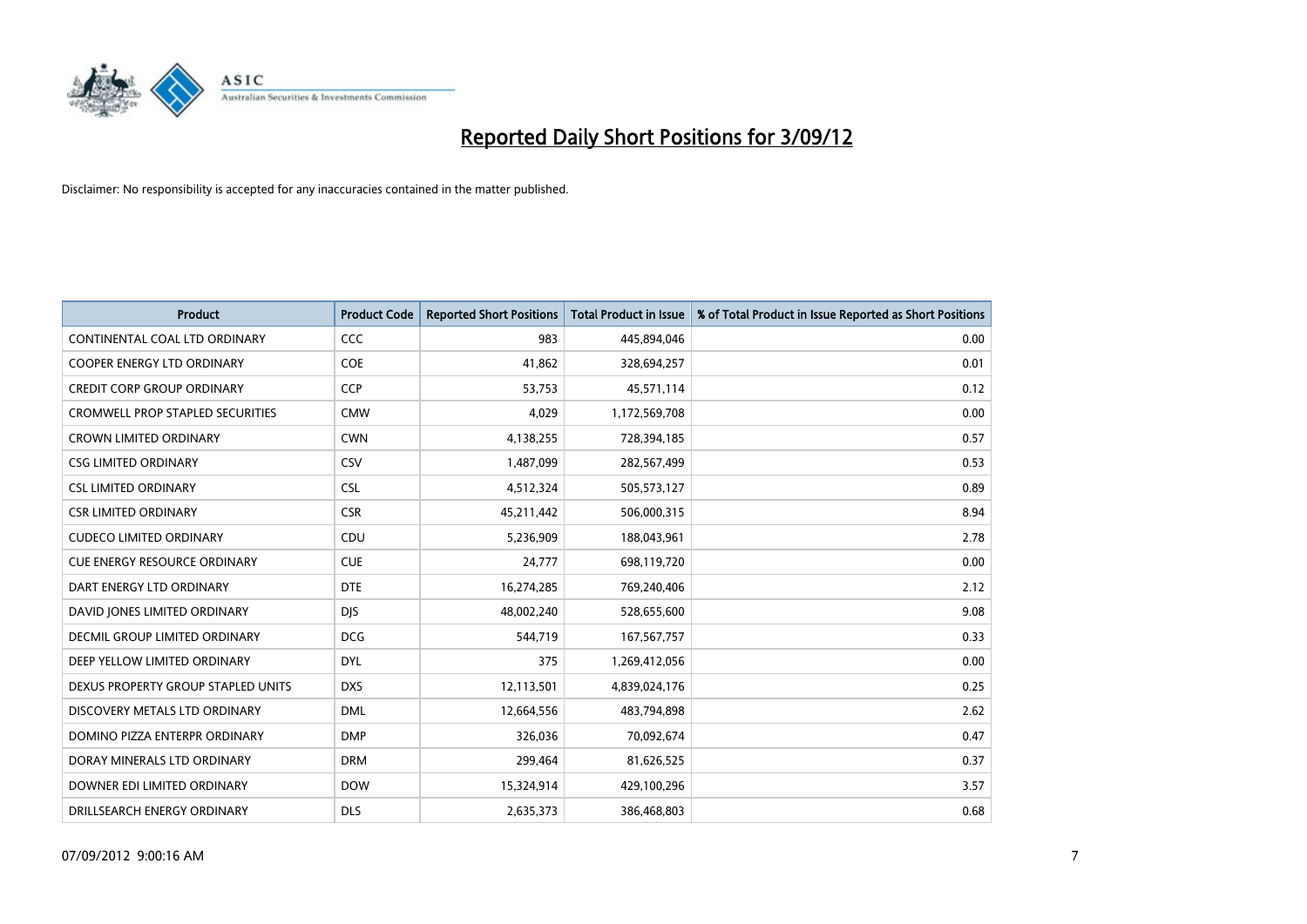

| <b>Product</b>                        | <b>Product Code</b> | <b>Reported Short Positions</b> | <b>Total Product in Issue</b> | % of Total Product in Issue Reported as Short Positions |
|---------------------------------------|---------------------|---------------------------------|-------------------------------|---------------------------------------------------------|
| DUET GROUP STAPLED US PROHIBIT.       | <b>DUE</b>          | 7,195,825                       | 1,116,638,606                 | 0.64                                                    |
| DULUXGROUP LIMITED ORDINARY           | <b>DLX</b>          | 8,002,889                       | 368,984,902                   | 2.17                                                    |
| ECHO ENTERTAINMENT ORDINARY           | EGP                 | 15,596,431                      | 825,672,730                   | 1.89                                                    |
| ELDERS LIMITED ORDINARY               | <b>ELD</b>          | 18,051,454                      | 448,598,480                   | 4.02                                                    |
| ELEMENTAL MINERALS ORDINARY           | <b>ELM</b>          | 147,477                         | 243,614,280                   | 0.06                                                    |
| ELEMENTOS LIMITED ORDINARY            | <b>ELT</b>          | 16                              | 82,383,526                    | 0.00                                                    |
| <b>EMECO HOLDINGS ORDINARY</b>        | <b>EHL</b>          | 9.081.894                       | 631,237,586                   | 1.44                                                    |
| <b>ENDEAVOUR MIN CORP CDI 1:1</b>     | <b>EVR</b>          | 368,850                         | 117,423,514                   | 0.31                                                    |
| ENERGY RESOURCES ORDINARY 'A'         | ERA                 | 6,762,026                       | 517,725,062                   | 1.31                                                    |
| <b>ENERGY WORLD CORPOR, ORDINARY</b>  | <b>EWC</b>          | 17,798,610                      | 1,734,166,672                 | 1.03                                                    |
| ENVESTRA LIMITED ORDINARY             | <b>ENV</b>          | 15,383,016                      | 1,572,392,111                 | 0.98                                                    |
| EQUATORIAL RES LTD ORDINARY           | <b>EQX</b>          | 72,429                          | 117,235,353                   | 0.06                                                    |
| EVOLUTION MINING LTD ORDINARY         | <b>EVN</b>          | 1,857,770                       | 707,605,713                   | 0.26                                                    |
| FAIRFAX MEDIA LTD ORDINARY            | <b>FXI</b>          | 247,570,567                     | 2,351,955,725                 | 10.53                                                   |
| <b>FAR LTD ORDINARY</b>               | <b>FAR</b>          | 21,000,000                      | 2,499,846,742                 | 0.84                                                    |
| FINBAR GROUP LIMITED ORDINARY         | <b>FRI</b>          | 17,473                          | 214,172,868                   | 0.01                                                    |
| FKP PROPERTY GROUP STAPLED SECURITIES | <b>FKP</b>          | 46,647,744                      | 1,212,083,417                 | 3.85                                                    |
| FLEETWOOD CORP ORDINARY               | <b>FWD</b>          | 968,754                         | 59,217,993                    | 1.64                                                    |
| FLETCHER BUILDING ORDINARY            | <b>FBU</b>          | 10,504,886                      | 682,866,936                   | 1.54                                                    |
| <b>FLEXIGROUP LIMITED ORDINARY</b>    | <b>FXL</b>          | 9.340                           | 282,113,791                   | 0.00                                                    |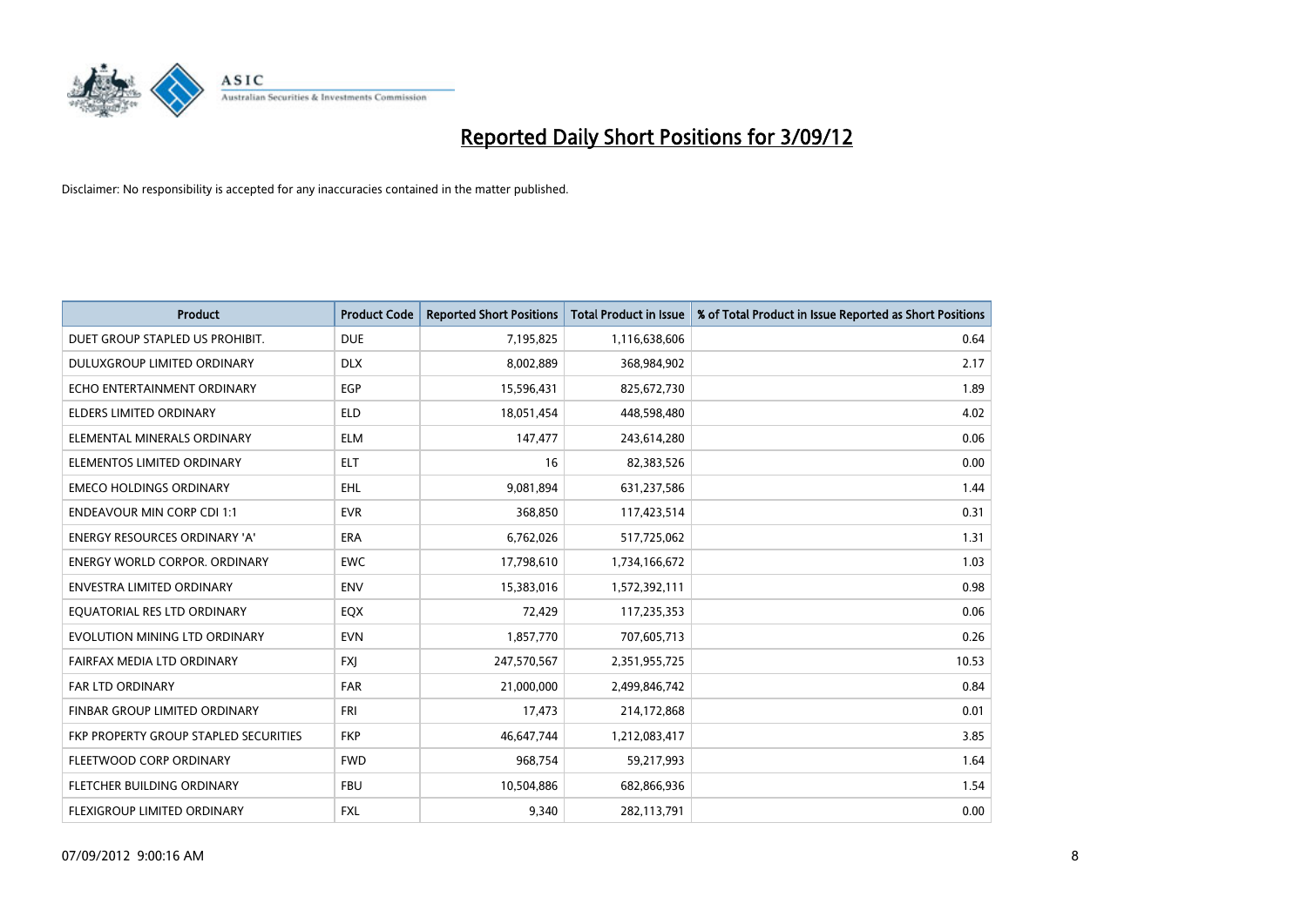

| <b>Product</b>                            | <b>Product Code</b> | <b>Reported Short Positions</b> | <b>Total Product in Issue</b> | % of Total Product in Issue Reported as Short Positions |
|-------------------------------------------|---------------------|---------------------------------|-------------------------------|---------------------------------------------------------|
| <b>FLIGHT CENTRE ORDINARY</b>             | <b>FLT</b>          | 12,809,137                      | 100,055,135                   | 12.80                                                   |
| FLINDERS MINES LTD ORDINARY               | <b>FMS</b>          | 4,969,118                       | 1,821,300,404                 | 0.27                                                    |
| <b>FOCUS MINERALS LTD ORDINARY</b>        | <b>FML</b>          | 2,423,600                       | 4,320,773,701                 | 0.06                                                    |
| FORGE GROUP LIMITED ORDINARY              | FGE                 | 521,442                         | 86,169,014                    | 0.61                                                    |
| FORTESCUE METALS GRP ORDINARY             | <b>FMG</b>          | 240,974,962                     | 3,113,798,659                 | 7.74                                                    |
| <b>G.U.D. HOLDINGS ORDINARY</b>           | <b>GUD</b>          | 1,318,366                       | 70,803,455                    | 1.86                                                    |
| <b>GALAXY RESOURCES ORDINARY</b>          | <b>GXY</b>          | 5,686,329                       | 506,359,341                   | 1.12                                                    |
| <b>GENETIC TECHNOLOGIES ORDINARY</b>      | <b>GTG</b>          | 626,400                         | 464,771,819                   | 0.13                                                    |
| <b>GEODYNAMICS LIMITED ORDINARY</b>       | GDY                 | 850                             | 406,452,608                   | 0.00                                                    |
| <b>GINDALBIE METALS LTD ORDINARY</b>      | GBG                 | 53,796,223                      | 1,247,487,454                 | 4.31                                                    |
| <b>GOLD ROAD RES LTD ORDINARY</b>         | GOR                 | 170,324                         | 390,015,665                   | 0.04                                                    |
| <b>GOODMAN FIELDER, ORDINARY</b>          | GFF                 | 37,739,721                      | 1,955,559,207                 | 1.93                                                    |
| <b>GOODMAN GROUP STAPLED US PROHIBIT.</b> | <b>GMG</b>          | 11,915,723                      | 1,605,107,475                 | 0.74                                                    |
| <b>GPT GROUP STAPLED SEC.</b>             | <b>GPT</b>          | 5,276,592                       | 1,766,785,075                 | 0.30                                                    |
| <b>GRAINCORP LIMITED A CLASS ORDINARY</b> | <b>GNC</b>          | 1,480,153                       | 198,318,900                   | 0.75                                                    |
| <b>GRANGE RESOURCES. ORDINARY</b>         | GRR                 | 3,216,584                       | 1,155,487,102                 | 0.28                                                    |
| <b>GREENLAND MIN EN LTD ORDINARY</b>      | GGG                 | 3,648,917                       | 416,590,488                   | 0.88                                                    |
| <b>GRYPHON MINERALS LTD ORDINARY</b>      | GRY                 | 17,224,056                      | 348,264,983                   | 4.95                                                    |
| <b>GUILDFORD COAL LTD ORDINARY</b>        | <b>GUF</b>          | 1,464,306                       | 521,046,899                   | 0.28                                                    |
| <b>GUIARAT NRE COAL LTD ORDINARY</b>      | <b>GNM</b>          | 588.100                         | 1,123,137,858                 | 0.05                                                    |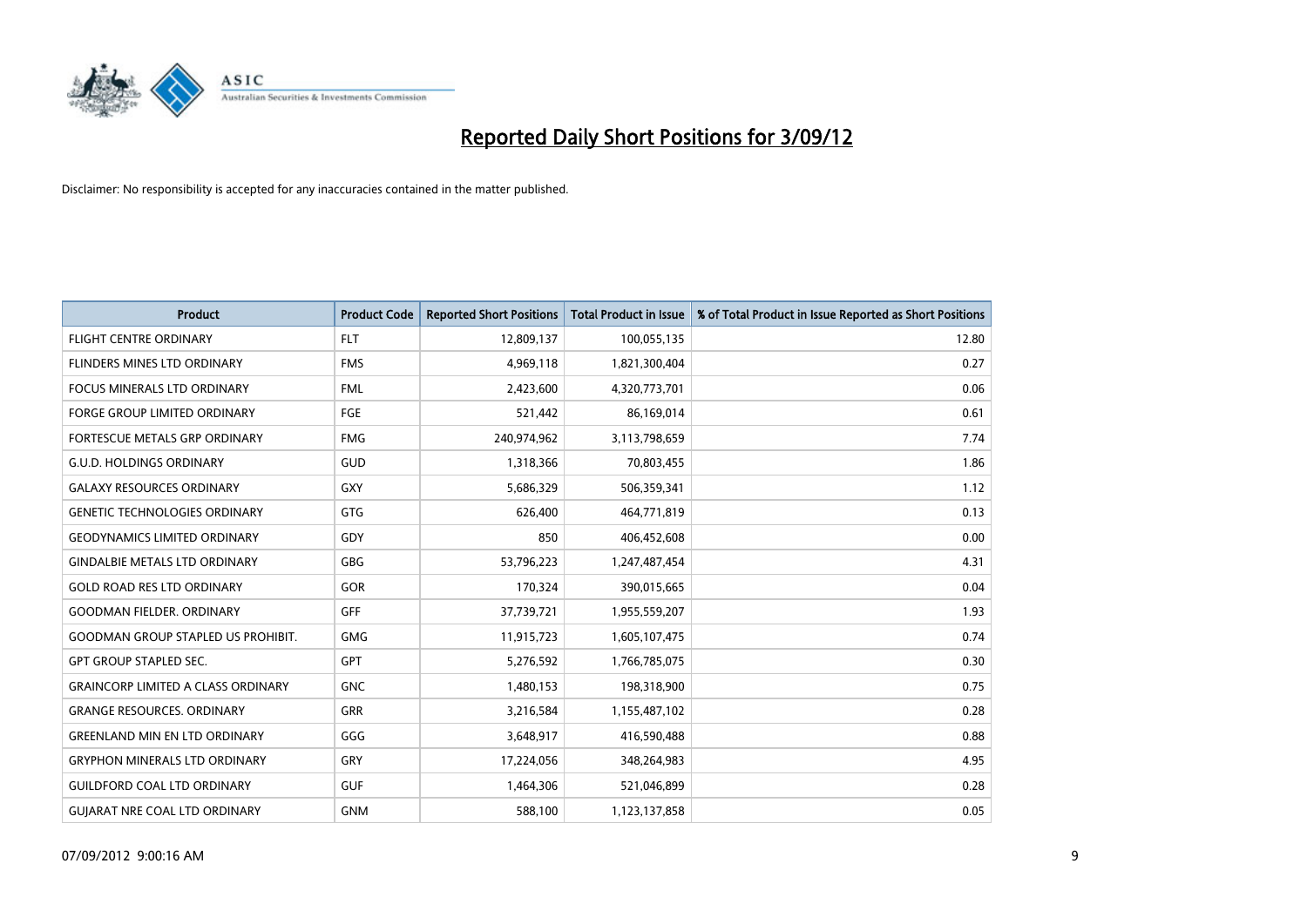

| <b>Product</b>                           | <b>Product Code</b> | <b>Reported Short Positions</b> | <b>Total Product in Issue</b> | % of Total Product in Issue Reported as Short Positions |
|------------------------------------------|---------------------|---------------------------------|-------------------------------|---------------------------------------------------------|
| <b>GUNNS LIMITED ORDINARY</b>            | <b>GNS</b>          | 55,105,305                      | 848,401,559                   | 6.50                                                    |
| <b>GWA GROUP LTD ORDINARY</b>            | <b>GWA</b>          | 12,968,779                      | 302,005,514                   | 4.29                                                    |
| <b>HARVEY NORMAN ORDINARY</b>            | <b>HVN</b>          | 97,399,560                      | 1,062,316,784                 | 9.17                                                    |
| HASTIE GROUP LIMITED ORDINARY            | <b>HST</b>          | 233,914                         | 137,353,504                   | 0.17                                                    |
| HASTINGS DIVERSIFIED STAPLED SECURITY    | <b>HDF</b>          | 916,091                         | 530,001,072                   | 0.17                                                    |
| <b>HENDERSON GROUP CDI 1:1</b>           | <b>HGG</b>          | 6,678,597                       | 704,007,724                   | 0.95                                                    |
| HFA HOLDINGS LIMITED ORDINARY            | <b>HFA</b>          | 3.809                           | 117,332,831                   | 0.00                                                    |
| <b>HIGHLANDS PACIFIC ORDINARY</b>        | <b>HIG</b>          | 700,000                         | 789,132,854                   | 0.09                                                    |
| HILLGROVE RES LTD ORDINARY               | <b>HGO</b>          | 4,692,914                       | 1,022,760,221                 | 0.46                                                    |
| HILLS HOLDINGS LTD ORDINARY              | <b>HIL</b>          | 3,086,700                       | 246,500,444                   | 1.25                                                    |
| HORIZON OIL LIMITED ORDINARY             | <b>HZN</b>          | 27,034,564                      | 1,130,811,515                 | 2.39                                                    |
| <b>ICON ENERGY LIMITED ORDINARY</b>      | <b>ICN</b>          | 72                              | 469,301,394                   | 0.00                                                    |
| <b>IINET LIMITED ORDINARY</b>            | <b>IIN</b>          | 1,786                           | 160,968,847                   | 0.00                                                    |
| <b>ILUKA RESOURCES ORDINARY</b>          | ILU                 | 41,619,885                      | 418,700,517                   | 9.94                                                    |
| <b>IMDEX LIMITED ORDINARY</b>            | <b>IMD</b>          | 1,069,895                       | 208,235,426                   | 0.51                                                    |
| <b>INCITEC PIVOT ORDINARY</b>            | IPL                 | 1,415,133                       | 1,628,730,107                 | 0.09                                                    |
| <b>INDEPENDENCE GROUP ORDINARY</b>       | <b>IGO</b>          | 11,817,010                      | 232,882,535                   | 5.07                                                    |
| INDOPHIL RESOURCES ORDINARY              | <b>IRN</b>          | 1,659,614                       | 1,203,146,194                 | 0.14                                                    |
| <b>INDUSTREA LIMITED ORDINARY</b>        | IDL                 | 1,896,372                       | 370,268,218                   | 0.51                                                    |
| <b>INFIGEN ENERGY STAPLED SECURITIES</b> | <b>IFN</b>          | 3.296.627                       | 762.265.972                   | 0.43                                                    |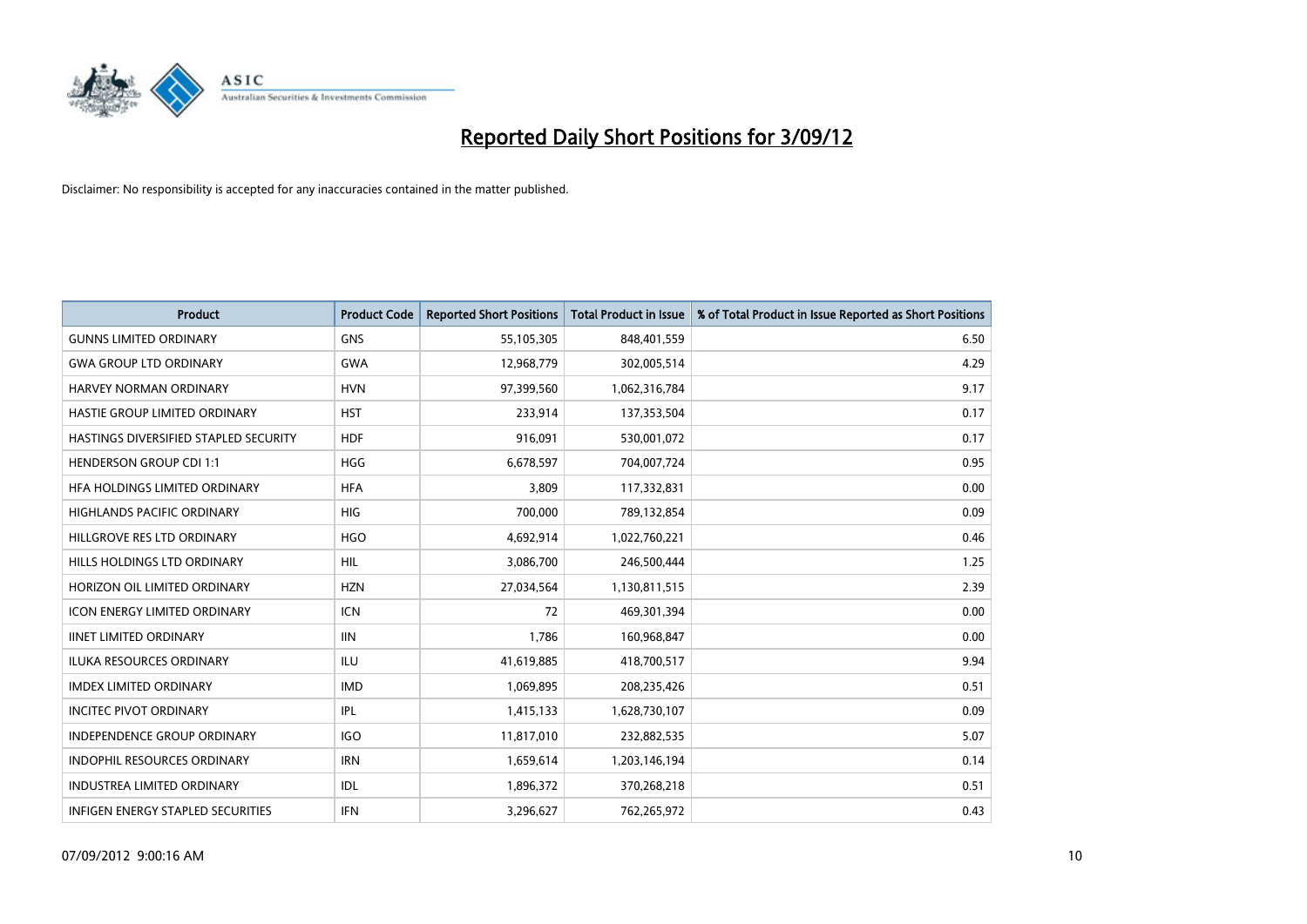

| <b>Product</b>                                  | <b>Product Code</b> | <b>Reported Short Positions</b> | <b>Total Product in Issue</b> | % of Total Product in Issue Reported as Short Positions |
|-------------------------------------------------|---------------------|---------------------------------|-------------------------------|---------------------------------------------------------|
| <b>INSURANCE AUSTRALIA ORDINARY</b>             | IAG                 | 5,432,382                       | 2,079,034,021                 | 0.26                                                    |
| INTEGRA MINING LTD. ORDINARY                    | <b>IGR</b>          | 4,158,722                       | 934,440,899                   | 0.45                                                    |
| <b>INTREPID MINES ORDINARY</b>                  | <b>IAU</b>          | 6,951,700                       | 553,657,757                   | 1.26                                                    |
| <b>INVESTA OFFICE FUND STAPLED SECURITIES</b>   | <b>IOF</b>          | 2,600,545                       | 614,047,458                   | 0.42                                                    |
| <b>INVOCARE LIMITED ORDINARY</b>                | <b>IVC</b>          | 3,395,360                       | 110,030,298                   | 3.09                                                    |
| ION LIMITED ORDINARY                            | <b>ION</b>          | 164,453                         | 256,365,105                   | 0.06                                                    |
| <b>IOOF HOLDINGS LTD ORDINARY</b>               | IFL                 | 2,536,726                       | 229,794,395                   | 1.10                                                    |
| <b>IRESS LIMITED ORDINARY</b>                   | <b>IRE</b>          | 3,234,130                       | 128,428,871                   | 2.52                                                    |
| <b>IRON ORE HOLDINGS ORDINARY</b>               | <b>IOH</b>          | 49,432                          | 161,174,005                   | 0.03                                                    |
| ISHARES MSCLAUS 200 ISHARES MSCLAUS 200         | IOZ                 | 10,552                          | 5,253,191                     | 0.20                                                    |
| <b>IVANHOE AUSTRALIA ORDINARY</b>               | IVA.                | 3,531,345                       | 554,687,635                   | 0.64                                                    |
| <b>JAMES HARDIE INDUST CHESS DEPOSITARY INT</b> | <b>IHX</b>          | 11,072,984                      | 438,324,630                   | 2.53                                                    |
| <b>JB HI-FI LIMITED ORDINARY</b>                | <b>IBH</b>          | 19,777,306                      | 98,850,643                    | 20.01                                                   |
| <b>JUPITER MINES ORDINARY</b>                   | <b>IMS</b>          | 74                              | 2,056,834,044                 | 0.00                                                    |
| KAGARA LTD ORDINARY                             | <b>KZL</b>          | 3,000,879                       | 798,953,117                   | 0.38                                                    |
| KANGAROO RES LTD ORDINARY                       | <b>KRL</b>          | 796,434                         | 3,434,430,012                 | 0.02                                                    |
| KAROON GAS AUSTRALIA ORDINARY                   | <b>KAR</b>          | 911,071                         | 221,420,769                   | 0.41                                                    |
| KATHMANDU HOLD LTD ORDINARY                     | <b>KMD</b>          | 1,302,862                       | 200,165,940                   | 0.65                                                    |
| <b>KBL MINING LIMITED ORDINARY</b>              | <b>KBL</b>          | 1,820                           | 285,421,456                   | 0.00                                                    |
| KENTOR GOLD LIMITED ORDINARY                    | KGL                 | 275                             | 140,040,563                   | 0.00                                                    |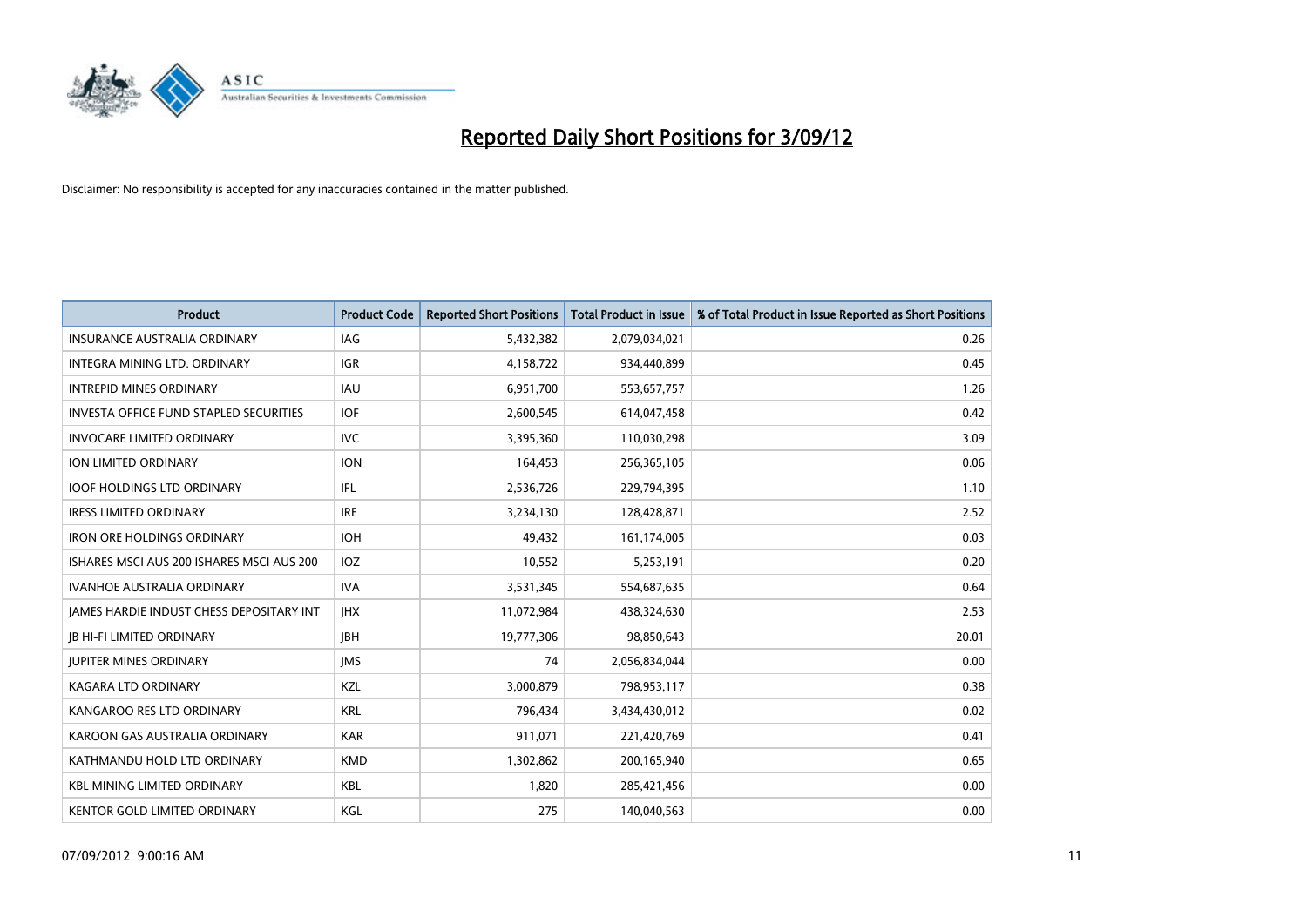

| <b>Product</b>                        | <b>Product Code</b> | <b>Reported Short Positions</b> | <b>Total Product in Issue</b> | % of Total Product in Issue Reported as Short Positions |
|---------------------------------------|---------------------|---------------------------------|-------------------------------|---------------------------------------------------------|
| KINGSGATE CONSOLID. ORDINARY          | <b>KCN</b>          | 7,134,221                       | 151,347,122                   | 4.71                                                    |
| KINGSROSE MINING LTD ORDINARY         | <b>KRM</b>          | 123,653                         | 289,243,617                   | 0.04                                                    |
| LEIGHTON HOLDINGS ORDINARY            | LEI                 | 14,643,676                      | 337,087,596                   | 4.34                                                    |
| LEND LEASE GROUP UNIT/ORD STAPLED     | LLC                 | 7,318,018                       | 572,789,827                   | 1.28                                                    |
| LINC ENERGY LTD ORDINARY              | <b>LNC</b>          | 44,775,918                      | 504,487,631                   | 8.88                                                    |
| LIQUEFIED NATURAL ORDINARY            | LNG                 | 272,800                         | 267,699,015                   | 0.10                                                    |
| LYNAS CORPORATION ORDINARY            | <b>LYC</b>          | 193,355,921                     | 1,715,029,131                 | 11.27                                                   |
| M2 TELECOMMUNICATION ORDINARY         | <b>MTU</b>          | 2,469,407                       | 156,581,954                   | 1.58                                                    |
| <b>MACA LIMITED ORDINARY</b>          | <b>MLD</b>          | 6,148                           | 150,000,000                   | 0.00                                                    |
| <b>MACMAHON HOLDINGS ORDINARY</b>     | <b>MAH</b>          | 4,596,977                       | 741,316,038                   | 0.62                                                    |
| MACQ ATLAS ROADS GRP ORDINARY STAPLED | <b>MOA</b>          | 6,201,353                       | 478,531,436                   | 1.30                                                    |
| MACQUARIE GROUP LTD ORDINARY          | MQG                 | 6,774,646                       | 340,876,697                   | 1.99                                                    |
| MAGELLAN FLAGSHIP ORDINARY            | <b>MFF</b>          | 490                             | 344,844,354                   | 0.00                                                    |
| <b>MARENGO MINING ORDINARY</b>        | <b>MGO</b>          | 839,850                         | 1,137,720,551                 | 0.07                                                    |
| MASTERMYNE GROUP LTD ORDINARY         | <b>MYE</b>          | 48,358                          | 75,367,514                    | 0.06                                                    |
| MATRIX C & E LTD ORDINARY             | <b>MCE</b>          | 1,139,830                       | 94,555,428                    | 1.21                                                    |
| MAVERICK DRILLING ORDINARY            | <b>MAD</b>          | 2,732,399                       | 292,104,090                   | 0.94                                                    |
| MCMILLAN SHAKESPEARE ORDINARY         | <b>MMS</b>          | 60,659                          | 74,523,965                    | 0.08                                                    |
| MEDUSA MINING LTD ORDINARY            | <b>MML</b>          | 1,379,903                       | 188,903,911                   | 0.73                                                    |
| MELBOURNE IT LIMITED ORDINARY         | <b>MLB</b>          | 50,002                          | 81,965,992                    | 0.06                                                    |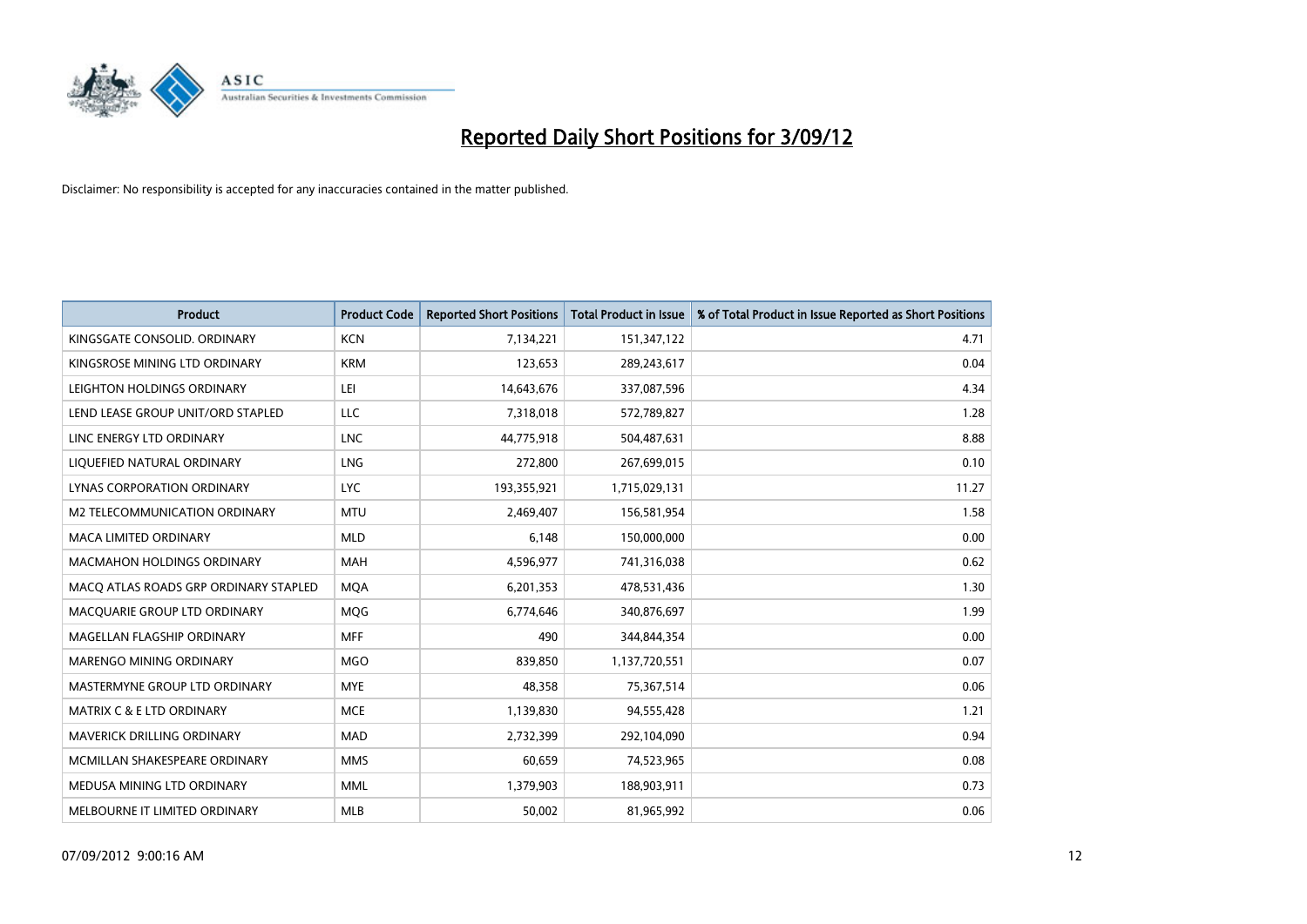

| <b>Product</b>                    | <b>Product Code</b> | <b>Reported Short Positions</b> | <b>Total Product in Issue</b> | % of Total Product in Issue Reported as Short Positions |
|-----------------------------------|---------------------|---------------------------------|-------------------------------|---------------------------------------------------------|
| MEO AUSTRALIA LTD ORDINARY        | <b>MEO</b>          | 5,333,824                       | 539,913,260                   | 0.99                                                    |
| <b>MERMAID MARINE ORDINARY</b>    | <b>MRM</b>          | 1,592,914                       | 219,453,350                   | 0.73                                                    |
| MESOBLAST LIMITED ORDINARY        | <b>MSB</b>          | 17,389,531                      | 284,478,361                   | 6.11                                                    |
| METALS X LIMITED ORDINARY         | <b>MLX</b>          | 1,830,817                       | 1,316,663,257                 | 0.14                                                    |
| METCASH LIMITED ORDINARY          | <b>MTS</b>          | 45,213,496                      | 880,704,786                   | 5.13                                                    |
| METMINCO LIMITED ORDINARY         | <b>MNC</b>          | 13,638                          | 1,749,541,573                 | 0.00                                                    |
| MHM METALS LIMITED ORDINARY       | <b>MHM</b>          | 37,083                          | 118,064,667                   | 0.03                                                    |
| MICLYN EXP OFFSHR ORDINARY        | <b>MIO</b>          | 86,667                          | 278,515,705                   | 0.03                                                    |
| MILTON CORPORATION ORDINARY       | <b>MLT</b>          | 12,800                          | 121,625,655                   | 0.01                                                    |
| MINCOR RESOURCES NL ORDINARY      | <b>MCR</b>          | 996,411                         | 188,208,274                   | 0.53                                                    |
| MINERAL DEPOSITS ORDINARY         | <b>MDL</b>          | 436,322                         | 83,538,786                    | 0.52                                                    |
| MINERAL RESOURCES, ORDINARY       | <b>MIN</b>          | 3,630,164                       | 184,956,018                   | 1.96                                                    |
| MIRABELA NICKEL LTD ORDINARY      | <b>MBN</b>          | 13,213,712                      | 876,571,645                   | 1.51                                                    |
| MIRVAC GROUP STAPLED SECURITIES   | <b>MGR</b>          | 10,689,246                      | 3,425,587,451                 | 0.31                                                    |
| MOLOPO ENERGY LTD ORDINARY        | <b>MPO</b>          | 768,197                         | 245,849,711                   | 0.31                                                    |
| MOLY MINES LIMITED ORDINARY       | <b>MOL</b>          | 101                             | 384,893,989                   | 0.00                                                    |
| MONADELPHOUS GROUP ORDINARY       | <b>MND</b>          | 4,527,815                       | 88,674,327                    | 5.11                                                    |
| MORTGAGE CHOICE LTD ORDINARY      | <b>MOC</b>          | 2,324,547                       | 120,319,572                   | 1.93                                                    |
| <b>MOUNT GIBSON IRON ORDINARY</b> | <b>MGX</b>          | 4,356,231                       | 1,085,728,430                 | 0.40                                                    |
| MURCHISON METALS LTD ORDINARY     | <b>MMX</b>          | 3,575,913                       | 450,427,346                   | 0.79                                                    |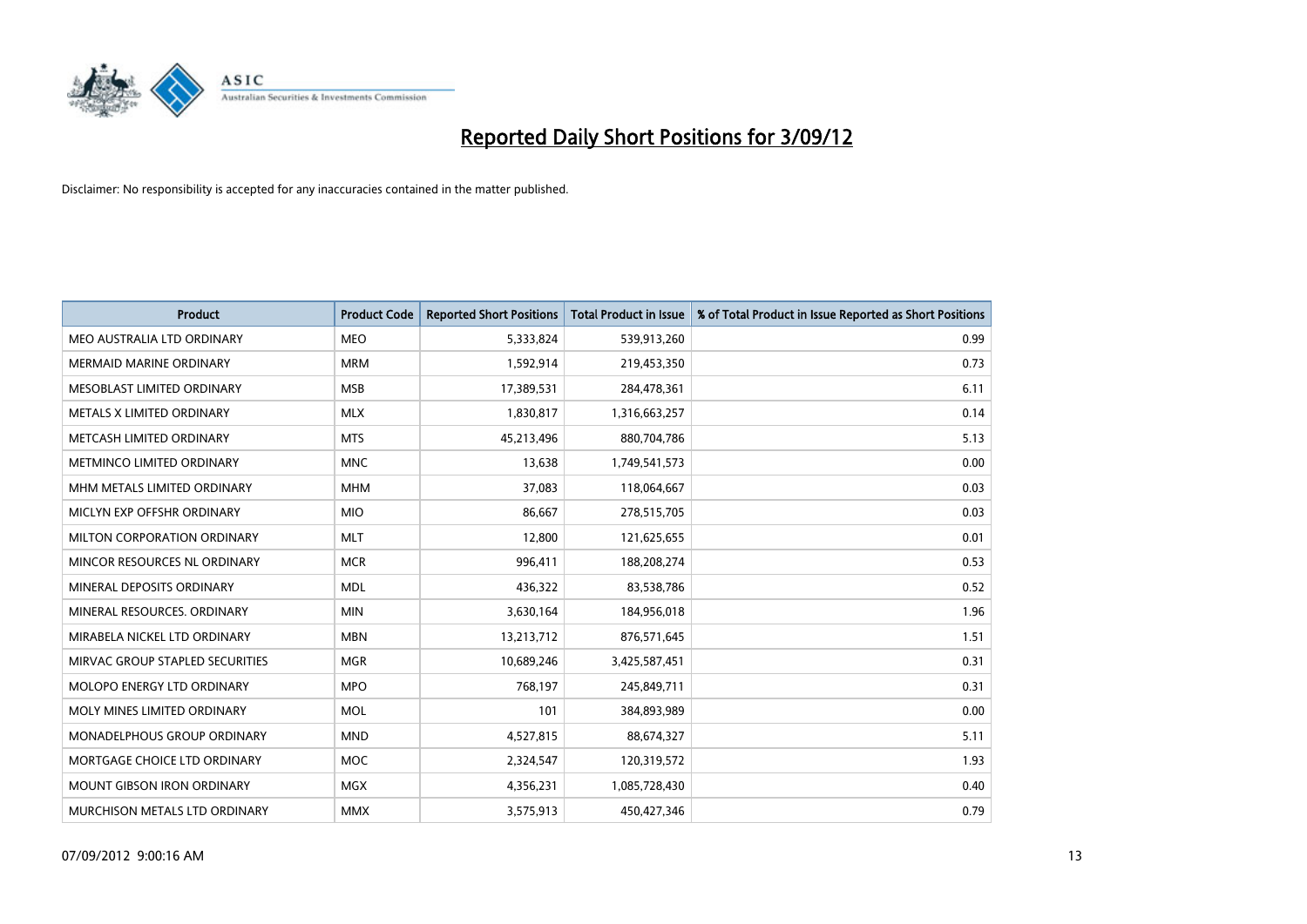

| <b>Product</b>                    | <b>Product Code</b> | <b>Reported Short Positions</b> | <b>Total Product in Issue</b> | % of Total Product in Issue Reported as Short Positions |
|-----------------------------------|---------------------|---------------------------------|-------------------------------|---------------------------------------------------------|
| <b>MYER HOLDINGS LTD ORDINARY</b> | <b>MYR</b>          | 59,002,101                      | 583,384,551                   | 10.11                                                   |
| <b>MYSTATE LIMITED ORDINARY</b>   | <b>MYS</b>          | 20,991                          | 87,012,663                    | 0.02                                                    |
| NATIONAL AUST, BANK ORDINARY      | <b>NAB</b>          | 24,094,925                      | 2,273,158,183                 | 1.06                                                    |
| NAVITAS LIMITED ORDINARY          | <b>NVT</b>          | 11,884,816                      | 375,318,628                   | 3.17                                                    |
| NEON ENERGY LIMITED ORDINARY      | <b>NEN</b>          | 3,132,929                       | 439,687,518                   | 0.71                                                    |
| NEW HOPE CORPORATION ORDINARY     | <b>NHC</b>          | 2,855,935                       | 830,411,534                   | 0.34                                                    |
| NEWCREST MINING ORDINARY          | <b>NCM</b>          | 1,403,746                       | 765,000,000                   | 0.18                                                    |
| NEWS CORP A NON-VOTING CDI        | <b>NWSLV</b>        | 3,435,145                       | 1,563,924,615                 | 0.22                                                    |
| NEWS CORP B VOTING CDI            | <b>NWS</b>          | 1,352,164                       | 798,520,953                   | 0.17                                                    |
| NEWSAT LIMITED ORDINARY           | <b>NWT</b>          | 70,000                          | 233,052,157                   | 0.03                                                    |
| NEXTDC LIMITED ORDINARY           | <b>NXT</b>          | 2,463,447                       | 150,602,388                   | 1.64                                                    |
| NEXUS ENERGY LIMITED ORDINARY     | <b>NXS</b>          | 3,097,164                       | 1,329,821,159                 | 0.23                                                    |
| NIB HOLDINGS LIMITED ORDINARY     | <b>NHF</b>          | 48,064                          | 439,004,182                   | 0.01                                                    |
| NIDO PETROLEUM ORDINARY           | <b>NDO</b>          | 105,313                         | 1,390,829,818                 | 0.01                                                    |
| NOBLE MINERAL RES ORDINARY        | <b>NMG</b>          | 4,536,497                       | 610,147,952                   | 0.74                                                    |
| NORFOLK GROUP ORDINARY            | <b>NFK</b>          | 350                             | 158,890,730                   | 0.00                                                    |
| NORTHERN IRON LTD ORDINARY        | <b>NFE</b>          | 181,634                         | 369,980,113                   | 0.05                                                    |
| NORTHERN STAR ORDINARY            | <b>NST</b>          | 1,454,316                       | 416,924,034                   | 0.35                                                    |
| NRW HOLDINGS LIMITED ORDINARY     | <b>NWH</b>          | 822,350                         | 278,888,011                   | 0.29                                                    |
| NUFARM LIMITED ORDINARY           | <b>NUF</b>          | 5,977,499                       | 262,142,247                   | 2.28                                                    |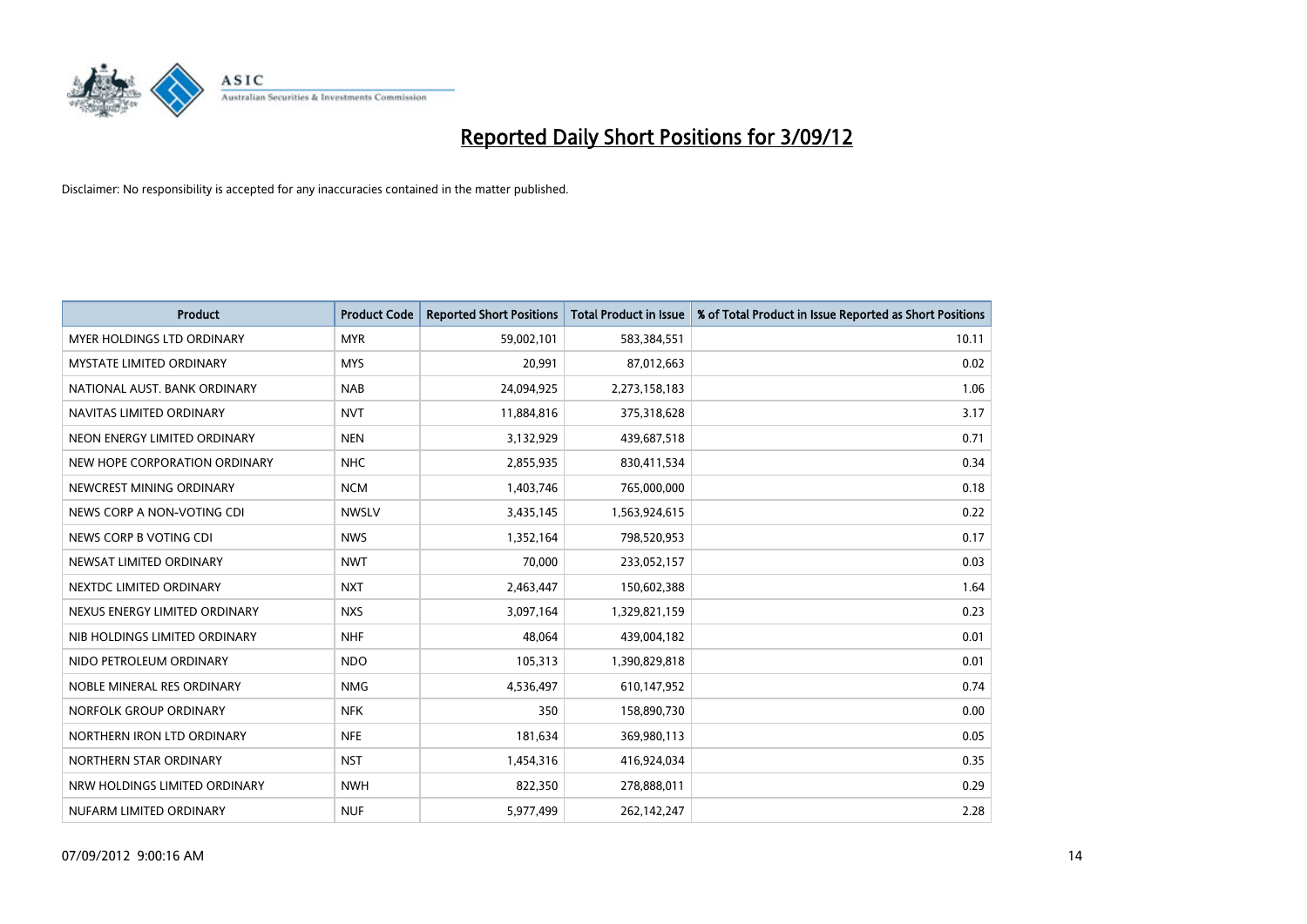

| <b>Product</b>                        | <b>Product Code</b> | <b>Reported Short Positions</b> | <b>Total Product in Issue</b> | % of Total Product in Issue Reported as Short Positions |
|---------------------------------------|---------------------|---------------------------------|-------------------------------|---------------------------------------------------------|
| <b>OAKTON LIMITED ORDINARY</b>        | <b>OKN</b>          | 157,084                         | 91,721,874                    | 0.17                                                    |
| OCEANAGOLD CORP. CHESS DEPOSITARY INT | <b>OGC</b>          | 908,785                         | 262,982,710                   | 0.35                                                    |
| OIL SEARCH LTD ORDINARY               | <b>OSH</b>          | 6,152,096                       | 1,331,356,047                 | 0.46                                                    |
| OM HOLDINGS LIMITED ORDINARY          | <b>OMH</b>          | 4,402,724                       | 604,105,150                   | 0.73                                                    |
| ORICA LIMITED ORDINARY                | ORI                 | 1,610,364                       | 365,642,802                   | 0.44                                                    |
| ORIGIN ENERGY ORDINARY                | <b>ORG</b>          | 8,365,401                       | 1,090,074,273                 | 0.77                                                    |
| OROCOBRE LIMITED ORDINARY             | <b>ORE</b>          | 83,572                          | 103,195,029                   | 0.08                                                    |
| OROTONGROUP LIMITED ORDINARY          | <b>ORL</b>          | 179,813                         | 40,880,902                    | 0.44                                                    |
| OZ MINERALS ORDINARY                  | OZL                 | 6,114,720                       | 303,470,022                   | 2.01                                                    |
| <b>PACIFIC BRANDS ORDINARY</b>        | <b>PBG</b>          | 7,125,085                       | 912,915,695                   | 0.78                                                    |
| PALADIN ENERGY LTD ORDINARY           | <b>PDN</b>          | 66,651,216                      | 835,645,290                   | 7.98                                                    |
| PANAUST LIMITED ORDINARY              | <b>PNA</b>          | 4,105,354                       | 604,599,995                   | 0.68                                                    |
| PANORAMIC RESOURCES ORDINARY          | PAN                 | 6,037,706                       | 255,681,195                   | 2.36                                                    |
| PAPERLINX LIMITED ORDINARY            | <b>PPX</b>          | 1,430,654                       | 609,280,761                   | 0.23                                                    |
| PAPILLON RES LTD ORDINARY             | <b>PIR</b>          | 620,421                         | 245,819,121                   | 0.25                                                    |
| PEET LIMITED ORDINARY                 | <b>PPC</b>          | 1,815,439                       | 320,170,604                   | 0.57                                                    |
| PERILYA LIMITED ORDINARY              | PEM                 | 344,791                         | 769,316,426                   | 0.04                                                    |
| PERPETUAL LIMITED ORDINARY            | <b>PPT</b>          | 2,221,515                       | 41,980,678                    | 5.29                                                    |
| PERSEUS MINING LTD ORDINARY           | PRU                 | 10,909,117                      | 457,962,088                   | 2.38                                                    |
| PHARMAXIS LTD ORDINARY                | <b>PXS</b>          | 5,000,401                       | 307,888,389                   | 1.62                                                    |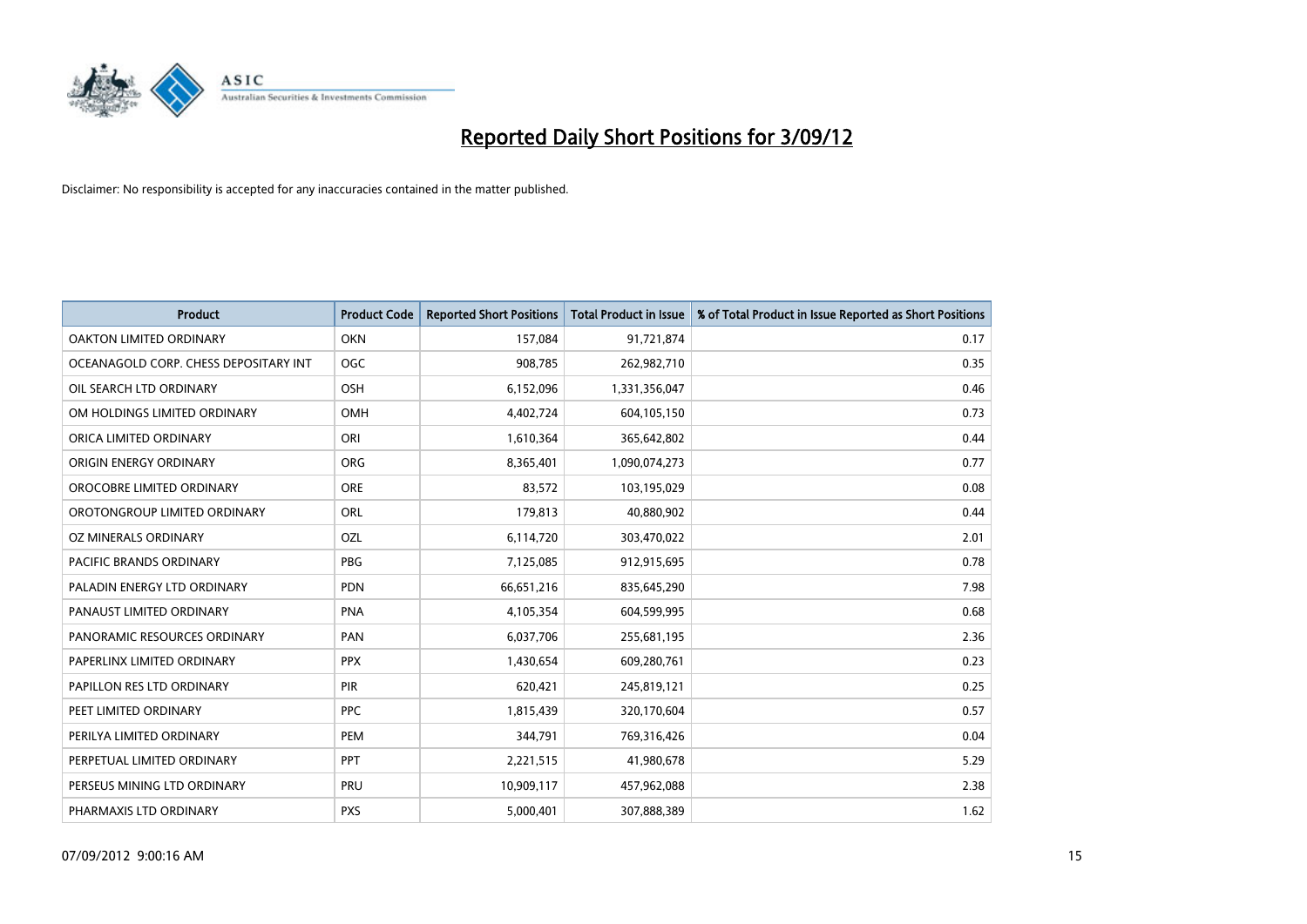

| <b>Product</b>                      | <b>Product Code</b> | <b>Reported Short Positions</b> | <b>Total Product in Issue</b> | % of Total Product in Issue Reported as Short Positions |
|-------------------------------------|---------------------|---------------------------------|-------------------------------|---------------------------------------------------------|
| PLATINUM ASSET ORDINARY             | <b>PTM</b>          | 10,156,083                      | 561,347,878                   | 1.81                                                    |
| PLATINUM AUSTRALIA ORDINARY         | <b>PLA</b>          | 836,127                         | 504,968,043                   | 0.17                                                    |
| PMI GOLD CORP CDI 1:1               | <b>PVM</b>          | 55,927                          | 71,705,667                    | 0.08                                                    |
| PMP LIMITED ORDINARY                | <b>PMP</b>          | 71,219                          | 323,781,124                   | 0.02                                                    |
| PREMIER INVESTMENTS ORDINARY        | <b>PMV</b>          | 782,862                         | 155,260,478                   | 0.50                                                    |
| PRIMA BIOMED LTD ORDINARY           | PRR                 | 4,740,000                       | 1,066,063,388                 | 0.44                                                    |
| PRIMARY HEALTH CARE ORDINARY        | <b>PRY</b>          | 21,662,096                      | 501,717,314                   | 4.32                                                    |
| PRIMEAG AUSTRALIA ORDINARY          | PAG                 | 73,789                          | 266,394,444                   | 0.03                                                    |
| PROGRAMMED ORDINARY                 | <b>PRG</b>          | 532,272                         | 118,175,280                   | 0.45                                                    |
| <b>QANTAS AIRWAYS ORDINARY</b>      | QAN                 | 17,370,427                      | 2,265,123,620                 | 0.77                                                    |
| <b>OBE INSURANCE GROUP ORDINARY</b> | <b>OBE</b>          | 56,441,995                      | 1,181,684,901                 | 4.78                                                    |
| OR NATIONAL LIMITED ORDINARY        | <b>ORN</b>          | 18,150,856                      | 2,440,000,000                 | 0.74                                                    |
| ORXPHARMA LTD ORDINARY              | <b>QRX</b>          | 197,875                         | 144,577,206                   | 0.14                                                    |
| <b>QUBE LOGISTICS HLDG ORDINARY</b> | QUB                 | 6,220,014                       | 921,407,185                   | 0.68                                                    |
| RAMELIUS RESOURCES ORDINARY         | <b>RMS</b>          | 5,427,427                       | 336,256,949                   | 1.61                                                    |
| RAMSAY HEALTH CARE ORDINARY         | <b>RHC</b>          | 3,024,193                       | 202,081,252                   | 1.50                                                    |
| RANGE RESOURCES LTD ORDINARY        | <b>RRS</b>          | 351,831                         | 2,118,880,660                 | 0.02                                                    |
| <b>RCR TOMLINSON ORDINARY</b>       | <b>RCR</b>          | 32,400                          | 133,476,265                   | 0.02                                                    |
| <b>REA GROUP ORDINARY</b>           | <b>REA</b>          | 282,981                         | 131,714,699                   | 0.21                                                    |
| RECKON LIMITED ORDINARY             | <b>RKN</b>          | 570,058                         | 129,488,015                   | 0.44                                                    |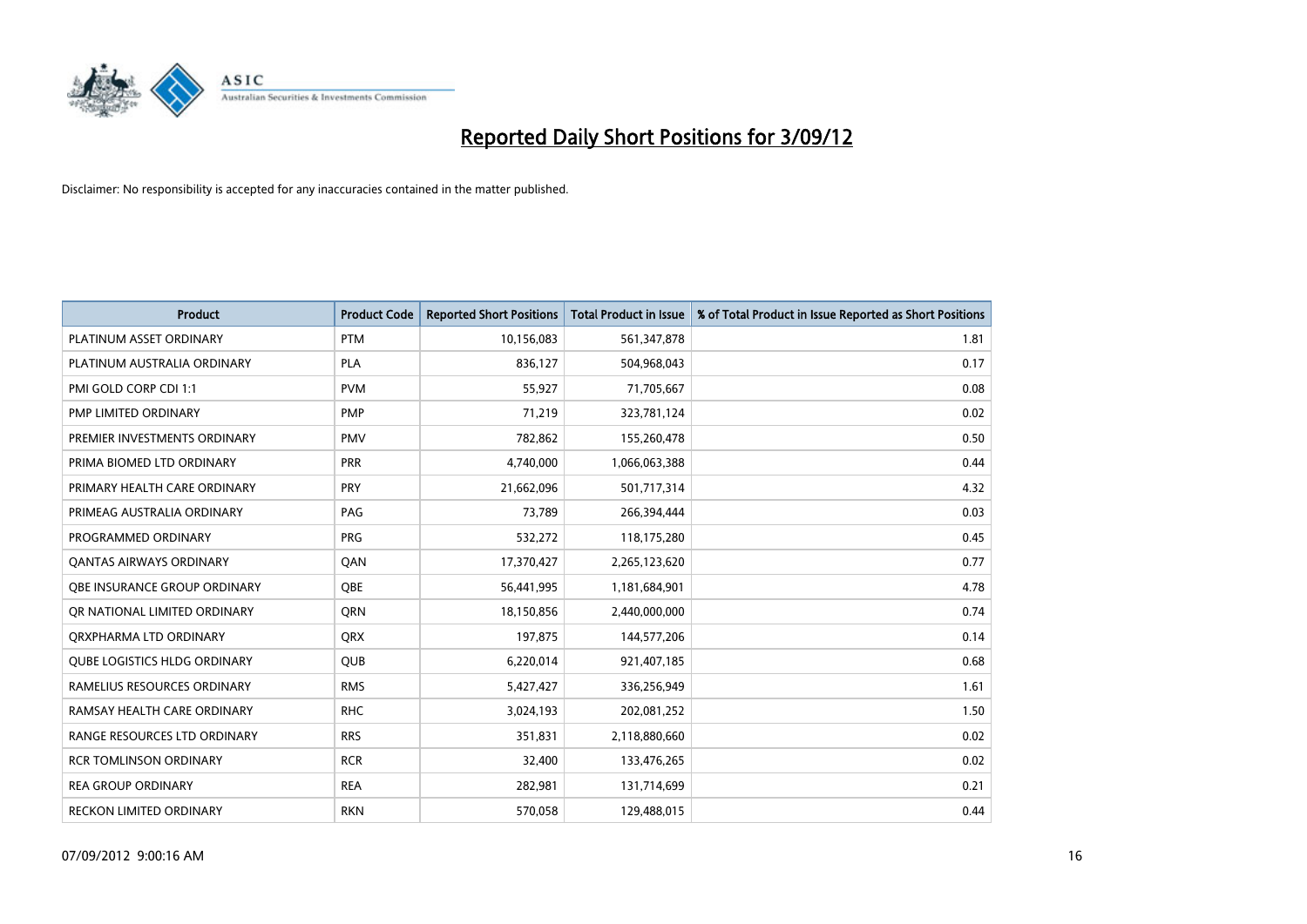

| <b>Product</b>                   | <b>Product Code</b> | <b>Reported Short Positions</b> | <b>Total Product in Issue</b> | % of Total Product in Issue Reported as Short Positions |
|----------------------------------|---------------------|---------------------------------|-------------------------------|---------------------------------------------------------|
| <b>RED 5 LIMITED ORDINARY</b>    | <b>RED</b>          | 163,974                         | 135,488,008                   | 0.12                                                    |
| RED EMPEROR RESOURCE ORDINARY    | <b>RMP</b>          | 4,500                           | 266,234,221                   | 0.00                                                    |
| <b>RED FORK ENERGY ORDINARY</b>  | <b>RFE</b>          | 1,510,379                       | 310,324,853                   | 0.49                                                    |
| REDBANK ENERGY LTD ORDINARY      | AEJ                 | 13                              | 786,287                       | 0.00                                                    |
| <b>REGIS RESOURCES ORDINARY</b>  | <b>RRL</b>          | 1,015,365                       | 453,366,465                   | 0.22                                                    |
| RESMED INC CDI 10:1              | <b>RMD</b>          | 745,531                         | 1,556,242,300                 | 0.05                                                    |
| <b>RESOLUTE MINING ORDINARY</b>  | <b>RSG</b>          | 1,875,015                       | 628,628,623                   | 0.30                                                    |
| RESOURCE GENERATION ORDINARY     | <b>RES</b>          | 173                             | 262,895,652                   | 0.00                                                    |
| REVERSE CORP LIMITED ORDINARY    | <b>REF</b>          | 100                             | 92,382,175                    | 0.00                                                    |
| REX MINERALS LIMITED ORDINARY    | <b>RXM</b>          | 534,495                         | 188,907,284                   | 0.28                                                    |
| RHG LIMITED ORDINARY             | <b>RHG</b>          | 36,083                          | 308,483,177                   | 0.01                                                    |
| <b>RIALTO ENERGY ORDINARY</b>    | <b>RIA</b>          | 41                              | 672,259,992                   | 0.00                                                    |
| RIO TINTO LIMITED ORDINARY       | <b>RIO</b>          | 16,824,279                      | 435,758,720                   | 3.86                                                    |
| ROC OIL COMPANY ORDINARY         | <b>ROC</b>          | 2,082,013                       | 683,235,552                   | 0.30                                                    |
| <b>RURALCO HOLDINGS ORDINARY</b> | <b>RHL</b>          | 12,000                          | 55,019,284                    | 0.02                                                    |
| RUSSELL HIGH DIV ETF ETF UNITS   | <b>RDV</b>          | 399                             | 3,900,543                     | 0.01                                                    |
| SAI GLOBAL LIMITED ORDINARY      | SAI                 | 3,397,636                       | 204,764,512                   | 1.66                                                    |
| SALMAT LIMITED ORDINARY          | <b>SLM</b>          | 2,331,580                       | 159,802,174                   | 1.46                                                    |
| SAMSON OIL & GAS LTD ORDINARY    | SSN                 | 3,699,942                       | 1,789,306,459                 | 0.21                                                    |
| SANDFIRE RESOURCES ORDINARY      | <b>SFR</b>          | 4,573,298                       | 151,557,635                   | 3.02                                                    |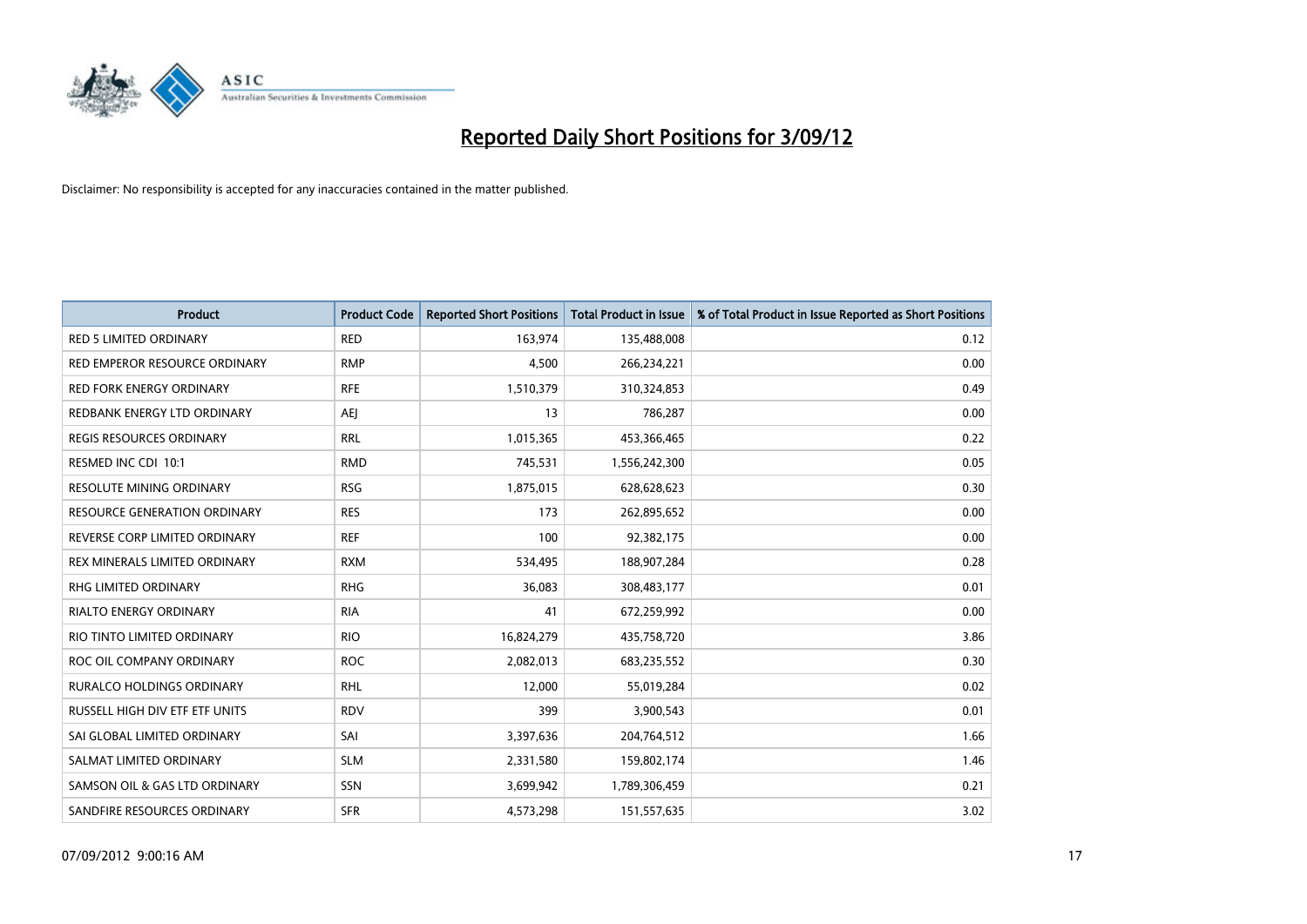

| <b>Product</b>                           | <b>Product Code</b> | <b>Reported Short Positions</b> | <b>Total Product in Issue</b> | % of Total Product in Issue Reported as Short Positions |
|------------------------------------------|---------------------|---------------------------------|-------------------------------|---------------------------------------------------------|
| <b>SANTOS LTD ORDINARY</b>               | <b>STO</b>          | 4,768,799                       | 953,041,775                   | 0.50                                                    |
| SARACEN MINERAL ORDINARY                 | <b>SAR</b>          | 4,929,406                       | 594,815,640                   | 0.83                                                    |
| SEDGMAN LIMITED ORDINARY                 | <b>SDM</b>          | 144,087                         | 215,512,930                   | 0.07                                                    |
| SEEK LIMITED ORDINARY                    | <b>SEK</b>          | 11,850,847                      | 337,101,307                   | 3.52                                                    |
| SENEX ENERGY LIMITED ORDINARY            | SXY                 | 1,918,473                       | 1,138,734,837                 | 0.17                                                    |
| SERVCORP LIMITED ORDINARY                | SRV                 | 101                             | 98,440,807                    | 0.00                                                    |
| SERVICE STREAM ORDINARY                  | <b>SSM</b>          | 400                             | 283,418,867                   | 0.00                                                    |
| SEVEN GROUP HOLDINGS ORDINARY            | <b>SVW</b>          | 1,563,933                       | 307,410,281                   | 0.51                                                    |
| SEVEN WEST MEDIA LTD ORDINARY            | <b>SWM</b>          | 17,616,384                      | 999,160,872                   | 1.76                                                    |
| SIGMA PHARMACEUTICAL ORDINARY            | <b>SIP</b>          | 5,691,024                       | 1,186,303,520                 | 0.48                                                    |
| SILEX SYSTEMS ORDINARY                   | <b>SLX</b>          | 869.000                         | 170,143,997                   | 0.51                                                    |
| SILVER LAKE RESOURCE ORDINARY            | <b>SLR</b>          | 9,030,787                       | 225,493,476                   | 4.00                                                    |
| SIMS METAL MGMT LTD ORDINARY             | SGM                 | 9,880,563                       | 204,835,577                   | 4.82                                                    |
| SINGAPORE TELECOMM. CHESS DEPOSITARY INT | <b>SGT</b>          | 10,535,786                      | 154,444,714                   | 6.82                                                    |
| SIRTEX MEDICAL ORDINARY                  | <b>SRX</b>          | 31,942                          | 55,768,136                    | 0.06                                                    |
| SKYCITY ENT GRP LTD ORDINARY             | <b>SKC</b>          | 55,101                          | 576,958,340                   | 0.01                                                    |
| <b>SLATER &amp; GORDON ORDINARY</b>      | SGH                 | 1,001                           | 168,600,731                   | 0.00                                                    |
| SMS MANAGEMENT. ORDINARY                 | <b>SMX</b>          | 757,241                         | 68,464,436                    | 1.11                                                    |
| SONIC HEALTHCARE ORDINARY                | <b>SHL</b>          | 7,095,920                       | 392,509,875                   | 1.81                                                    |
| SOUL PATTINSON (W.H) ORDINARY            | SOL                 | 3.448                           | 239.395.320                   | 0.00                                                    |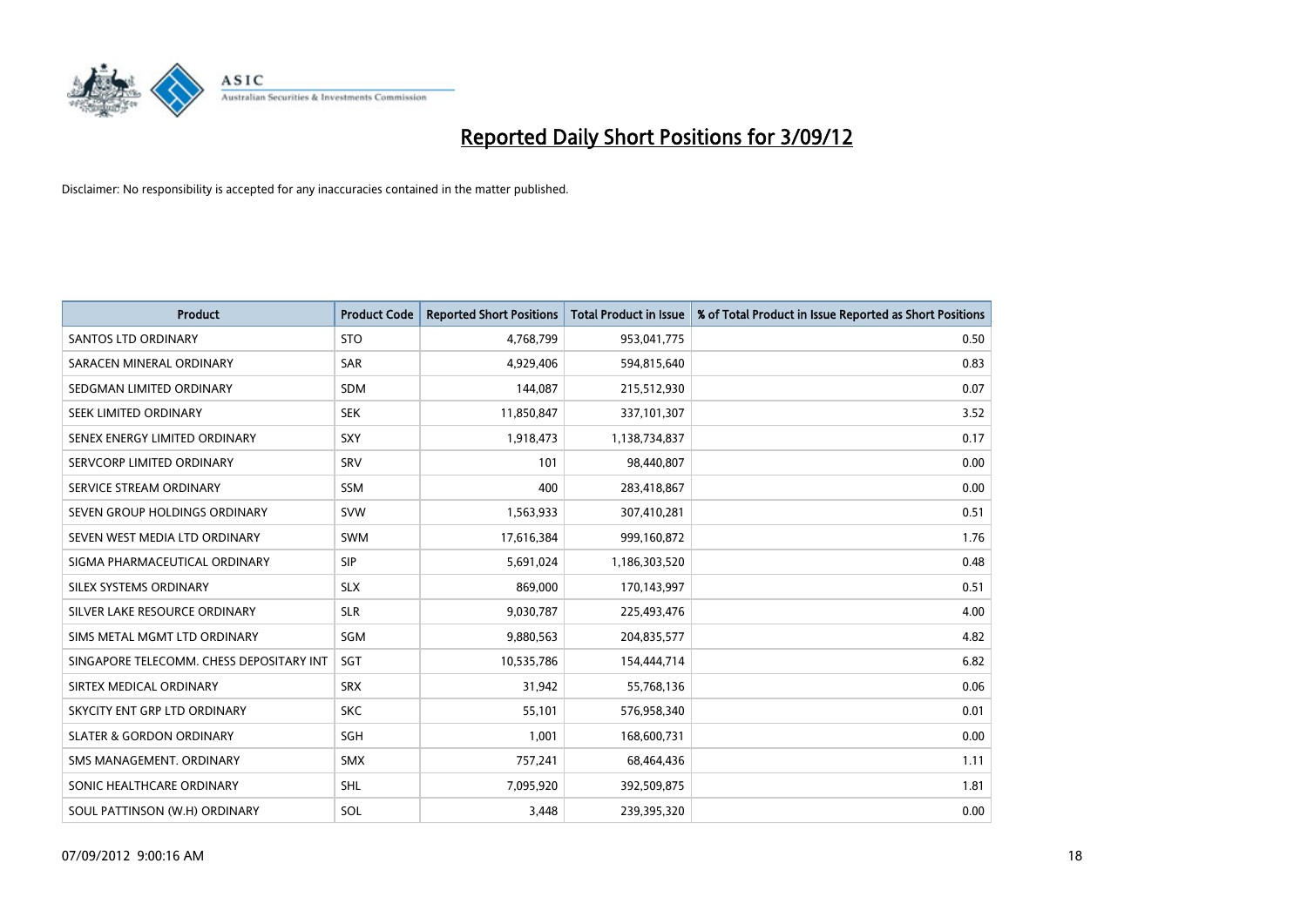

| <b>Product</b>                           | <b>Product Code</b> | <b>Reported Short Positions</b> | <b>Total Product in Issue</b> | % of Total Product in Issue Reported as Short Positions |
|------------------------------------------|---------------------|---------------------------------|-------------------------------|---------------------------------------------------------|
| SOUTH BOULDER MINES ORDINARY             | <b>STB</b>          | 202,439                         | 126,732,826                   | 0.16                                                    |
| SP AUSNET STAPLED SECURITIES             | <b>SPN</b>          | 1,120,664                       | 3,339,620,165                 | 0.03                                                    |
| SPARK INFRASTRUCTURE STAPLED NOTE & UNIT | SKI                 | 36,728,077                      | 1,326,734,264                 | 2.77                                                    |
| SPDR 200 FUND ETF UNITS                  | <b>STW</b>          | 16,592                          | 50,259,567                    | 0.03                                                    |
| SPECIALTY FASHION ORDINARY               | <b>SFH</b>          | 2,440,932                       | 192,236,121                   | 1.27                                                    |
| ST BARBARA LIMITED ORDINARY              | <b>SBM</b>          | 13,549,452                      | 325,615,389                   | 4.16                                                    |
| STANMORE COAL LTD ORDINARY               | <b>SMR</b>          | 32,870                          | 179,409,108                   | 0.02                                                    |
| STARPHARMA HOLDINGS ORDINARY             | SPL                 | 2,676,630                       | 282,787,260                   | 0.95                                                    |
| STHN CROSS MEDIA ORDINARY                | SXL                 | 18,063,226                      | 704,858,525                   | 2.56                                                    |
| STOCKLAND UNITS/ORD STAPLED              | <b>SGP</b>          | 10,837,408                      | 2,203,157,963                 | 0.49                                                    |
| STRAITS RES LTD. ORDINARY                | SRO                 | 74,634                          | 456,529,474                   | 0.02                                                    |
| STW COMMUNICATIONS ORDINARY              | SGN                 | 215,026                         | 362,798,351                   | 0.06                                                    |
| SUNCORP GROUP LTD ORDINARY               | <b>SUN</b>          | 8,848,950                       | 1,286,600,980                 | 0.69                                                    |
| SUNDANCE ENERGY ORDINARY                 | <b>SEA</b>          | 74,808                          | 277,098,474                   | 0.03                                                    |
| SUNDANCE RESOURCES ORDINARY              | SDL                 | 2,284,997                       | 3,049,577,034                 | 0.07                                                    |
| SUNLAND GROUP LTD ORDINARY               | <b>SDG</b>          | 18,391                          | 196,717,811                   | 0.01                                                    |
| SUPER RET REP LTD ORDINARY               | <b>SUL</b>          | 1,240,469                       | 196,172,971                   | 0.63                                                    |
| SYD AIRPORT STAPLED US PROHIBIT.         | <b>SYD</b>          | 16,119,502                      | 1,861,210,782                 | 0.87                                                    |
| SYRAH RESOURCES ORDINARY                 | <b>SYR</b>          | 26,374                          | 126,723,021                   | 0.02                                                    |
| TABCORP HOLDINGS LTD ORDINARY            | <b>TAH</b>          | 9,987,286                       | 730,113,969                   | 1.37                                                    |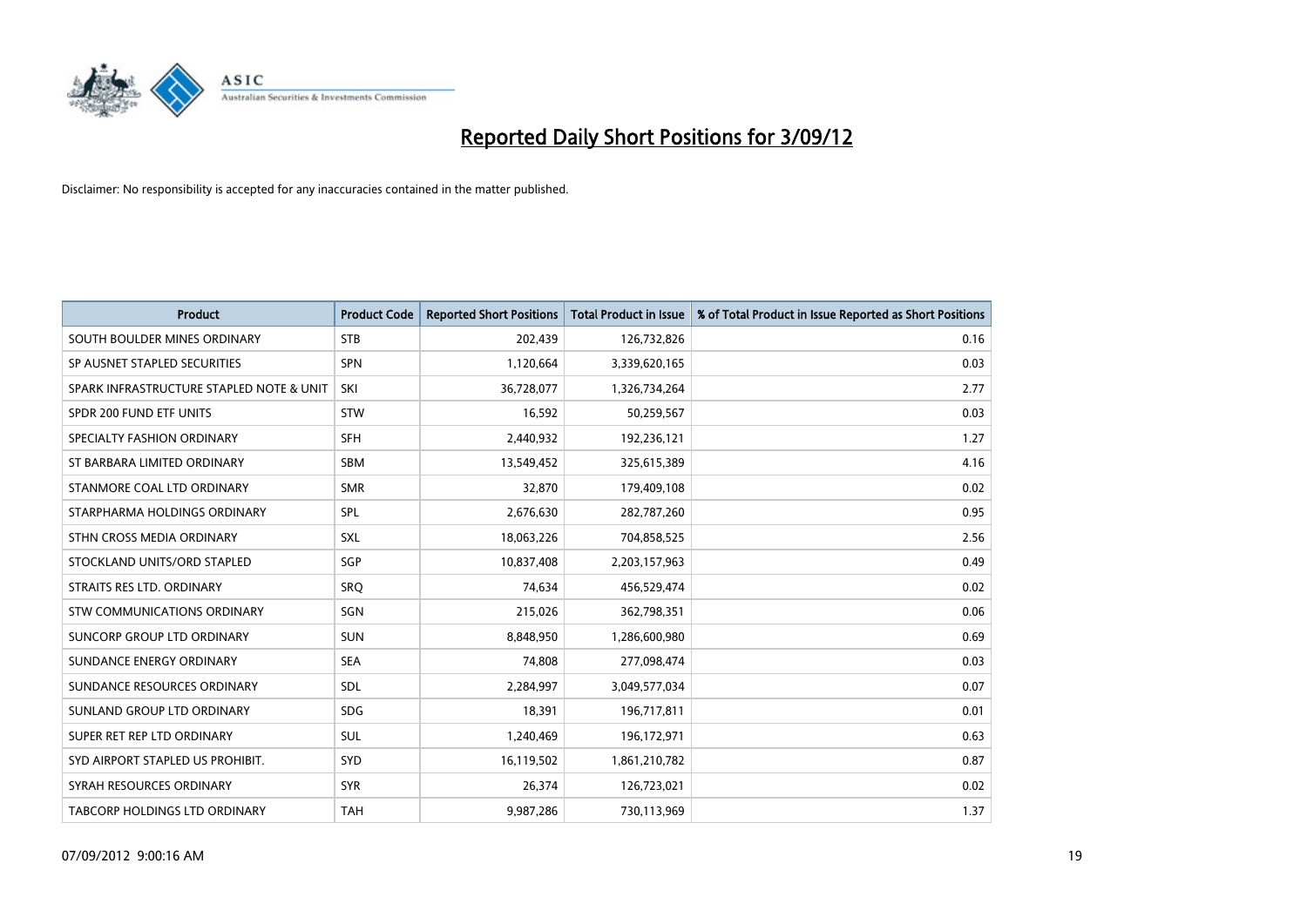

| <b>Product</b>                      | <b>Product Code</b> | <b>Reported Short Positions</b> | <b>Total Product in Issue</b> | % of Total Product in Issue Reported as Short Positions |
|-------------------------------------|---------------------|---------------------------------|-------------------------------|---------------------------------------------------------|
| <b>TANAMI GOLD NL ORDINARY</b>      | <b>TAM</b>          | 406,102                         | 261,132,677                   | 0.16                                                    |
| TAP OIL LIMITED ORDINARY            | <b>TAP</b>          | 536,192                         | 241,295,311                   | 0.22                                                    |
| TASSAL GROUP LIMITED ORDINARY       | <b>TGR</b>          | 250,218                         | 146,304,404                   | 0.17                                                    |
| TATTS GROUP LTD ORDINARY            | <b>TTS</b>          | 7,528,079                       | 1,362,919,733                 | 0.55                                                    |
| <b>TECHNOLOGY ONE ORDINARY</b>      | <b>TNE</b>          | 2,316                           | 305,380,455                   | 0.00                                                    |
| <b>TELECOM CORPORATION ORDINARY</b> | <b>TEL</b>          | 18,161,159                      | 1,856,780,364                 | 0.98                                                    |
| TELSTRA CORPORATION. ORDINARY       | <b>TLS</b>          | 29,314,917                      | 12,443,074,357                | 0.24                                                    |
| TEN NETWORK HOLDINGS ORDINARY       | <b>TEN</b>          | 75,991,958                      | 1,437,204,873                 | 5.29                                                    |
| TERANGA GOLD CORP CDI 1:1           | <b>TGZ</b>          | 124,132                         | 162,197,999                   | 0.08                                                    |
| TEXON PETROLEUM LTD ORDINARY        | <b>TXN</b>          | 32,689                          | 245,039,848                   | 0.01                                                    |
| TFS CORPORATION LTD ORDINARY        | <b>TFC</b>          |                                 | 279,621,829                   | 0.00                                                    |
| THE REJECT SHOP ORDINARY            | <b>TRS</b>          | 2,827,240                       | 26,092,220                    | 10.84                                                   |
| THORN GROUP LIMITED ORDINARY        | <b>TGA</b>          | 96,828                          | 146,374,703                   | 0.07                                                    |
| <b>TIGER RESOURCES ORDINARY</b>     | <b>TGS</b>          | 2,525,983                       | 673,470,269                   | 0.38                                                    |
| TOLL HOLDINGS LTD ORDINARY          | <b>TOL</b>          | 19,469,270                      | 717,133,875                   | 2.71                                                    |
| TOX FREE SOLUTIONS ORDINARY         | <b>TOX</b>          | 26,024                          | 115,311,608                   | 0.02                                                    |
| TPG TELECOM LIMITED ORDINARY        | <b>TPM</b>          | 1,895,139                       | 793,808,141                   | 0.24                                                    |
| TRADE ME GROUP ORDINARY             | <b>TME</b>          | 600,290                         | 395,745,510                   | 0.15                                                    |
| TRANSFIELD SERVICES ORDINARY        | <b>TSE</b>          | 5,221,316                       | 517,878,468                   | 1.01                                                    |
| TRANSPACIFIC INDUST. ORDINARY       | <b>TPI</b>          | 5,322,581                       | 1,578,479,491                 | 0.34                                                    |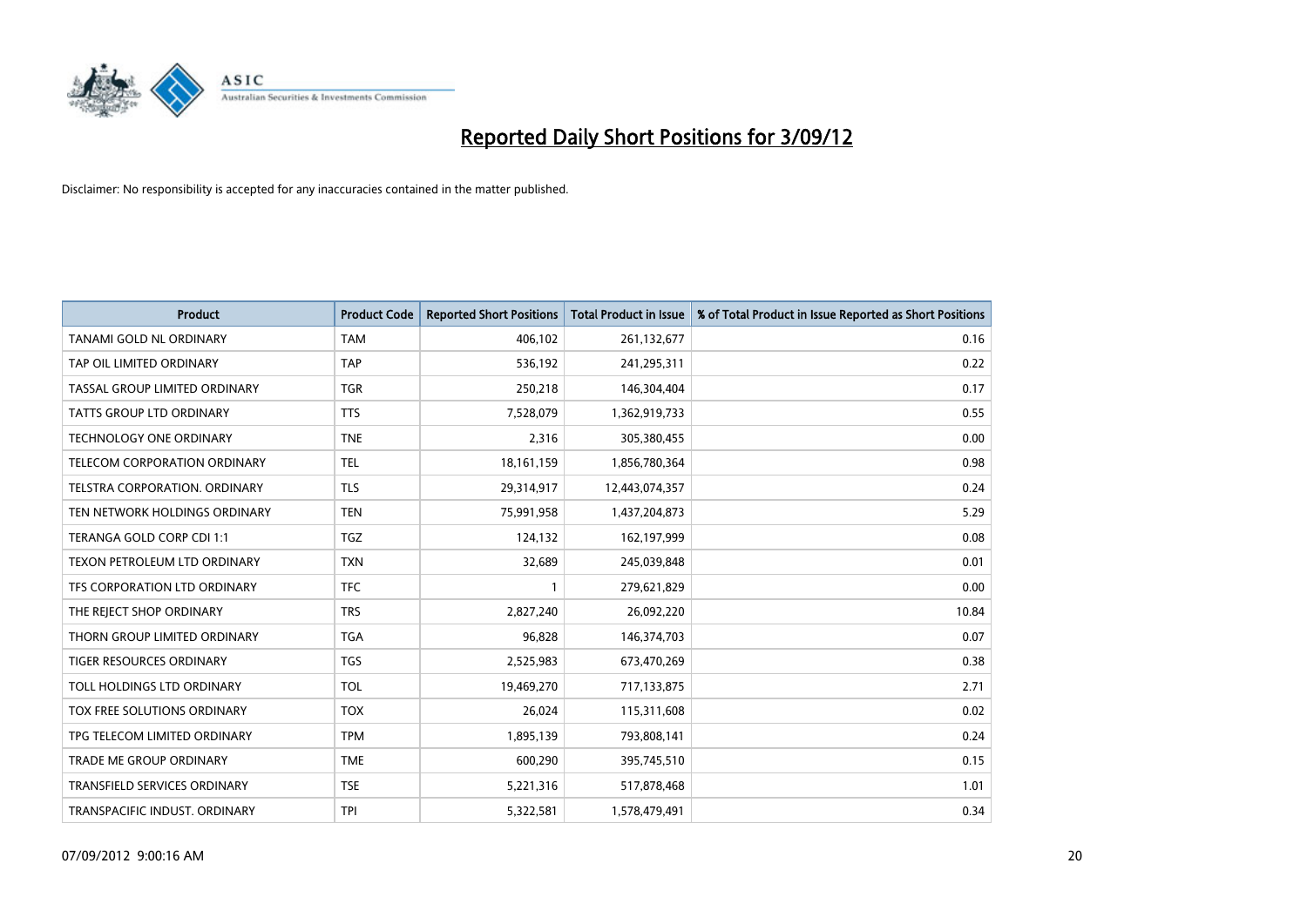

| <b>Product</b>                         | <b>Product Code</b> | <b>Reported Short Positions</b> | <b>Total Product in Issue</b> | % of Total Product in Issue Reported as Short Positions |
|----------------------------------------|---------------------|---------------------------------|-------------------------------|---------------------------------------------------------|
| TRANSURBAN GROUP TRIPLE STAPLED SEC.   | <b>TCL</b>          | 8,879,480                       | 1,461,665,097                 | 0.61                                                    |
| TREASURY WINE ESTATE ORDINARY          | <b>TWE</b>          | 13,880,428                      | 647,227,144                   | 2.14                                                    |
| TROY RESOURCES LTD ORDINARY            | <b>TRY</b>          | 208,885                         | 89,462,649                    | 0.23                                                    |
| UGL LIMITED ORDINARY                   | <b>UGL</b>          | 9,515,505                       | 166,315,038                   | 5.72                                                    |
| <b>UNILIFE CORPORATION CDI 6:1</b>     | <b>UNS</b>          | 186,653                         | 254,211,852                   | 0.07                                                    |
| <b>VENTURE MINERALS ORDINARY</b>       | <b>VMS</b>          | 135,674                         | 255,428,560                   | 0.05                                                    |
| <b>VIRGIN AUS HLDG LTD ORDINARY</b>    | <b>VAH</b>          | 39,799,573                      | 2,210,197,600                 | 1.80                                                    |
| VITERRA INC CDI 1:1                    | <b>VTA</b>          | 10                              | 68,629,939                    | 0.00                                                    |
| WAH NAM INT HLDG LTD ORDINARY          | <b>WNI</b>          | 2,086,116                       | 7,224,094,327                 | 0.03                                                    |
| <b>WATPAC LIMITED ORDINARY</b>         | <b>WTP</b>          | 64,083                          | 184,332,526                   | 0.03                                                    |
| <b>WDS LIMITED ORDINARY</b>            | <b>WDS</b>          | 7                               | 144,740,614                   | 0.00                                                    |
| <b>WEBIET LIMITED ORDINARY</b>         | <b>WEB</b>          | 43,681                          | 71,065,929                    | 0.06                                                    |
| <b>WESFARMERS LIMITED ORDINARY</b>     | <b>WES</b>          | 30,454,907                      | 1,006,514,440                 | 3.03                                                    |
| WESFARMERS LIMITED PARTIALLY PROTECTED | <b>WESN</b>         | 1,522,604                       | 150,557,722                   | 1.01                                                    |
| <b>WESTERN AREAS NL ORDINARY</b>       | <b>WSA</b>          | 10,605,806                      | 179,735,899                   | 5.90                                                    |
| WESTFIELD GROUP ORD/UNIT STAPLED SEC   | <b>WDC</b>          | 6,162,303                       | 2,260,505,450                 | 0.27                                                    |
| WESTFIELD RETAIL TST UNIT STAPLED      | <b>WRT</b>          | 27,177,575                      | 3,054,166,195                 | 0.89                                                    |
| WESTPAC BANKING CORP ORDINARY          | <b>WBC</b>          | 39,609,315                      | 3,080,090,663                 | 1.29                                                    |
| WHITE ENERGY COMPANY ORDINARY          | <b>WEC</b>          | 1,276,017                       | 322,974,494                   | 0.40                                                    |
| WHITEHAVEN COAL ORDINARY               | <b>WHC</b>          | 39,378,136                      | 1,013,190,387                 | 3.89                                                    |